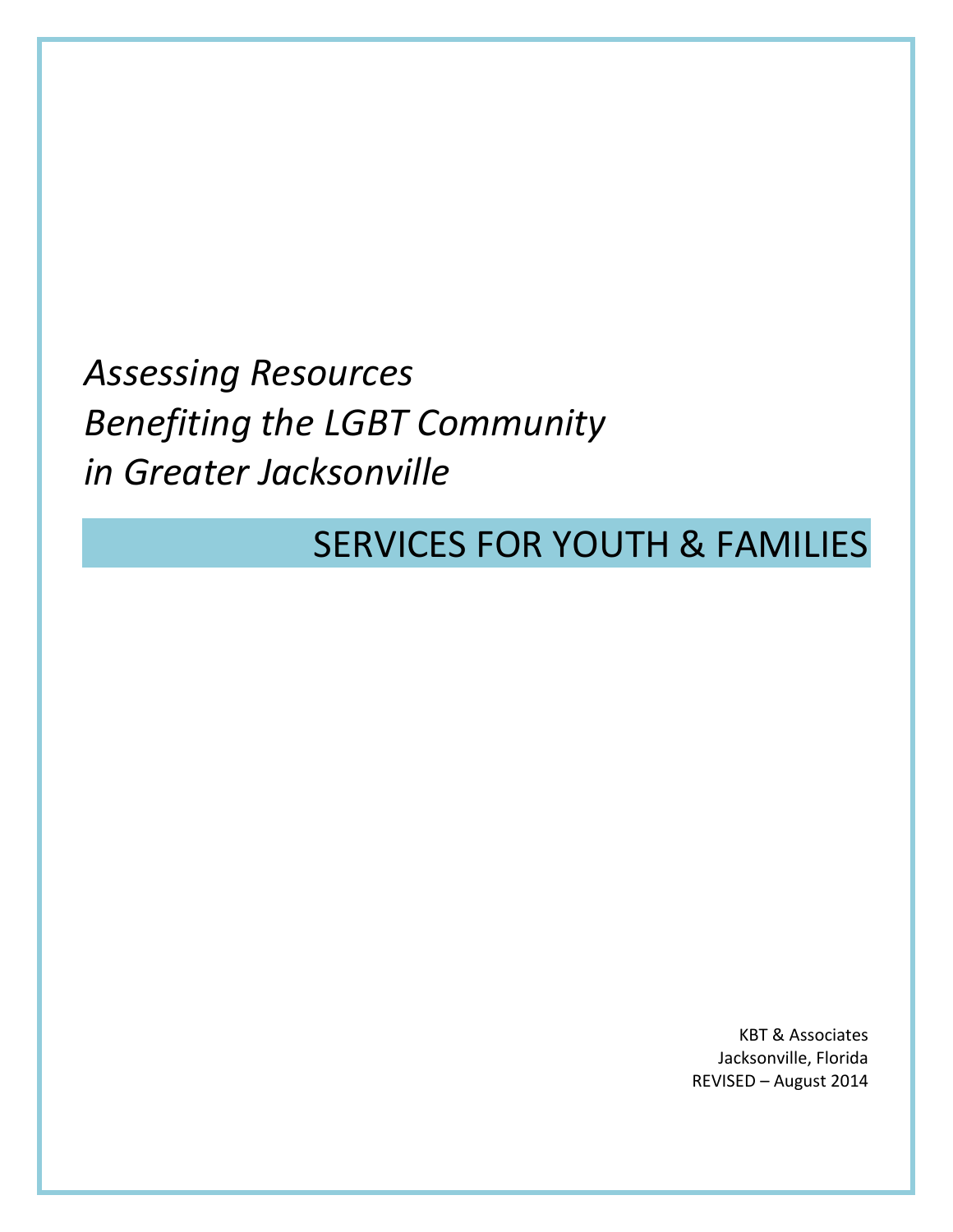# Introduction

ADOLESCENCE, THE TEEN YEARS and young adulthood are arguably the most challenging periods of our lives. Often exciting, they can also be extremely confusing and sometimes frightening. Yet most of us find ways to navigate the profound physical and emotional changes, the evolving relationships within home and family and the educational progression through high school and beyond.

However, if we layer on to these innate challenges the complexities of being lesbian, gay, bisexual or transgender in a culture where acceptance and tolerance are uncertain, the path from childhood to adulthood becomes daunting indeed.

"LGBT kids need the same things all kids need," said Cindy Watson, CEO of JASMYN. "They need all of the elements of positive youth development. Plus, they need to know they are safe and have safe spaces, they need to learn who they are and that it is OK to be who they are, and they need healthy family relationships."

JASMYN is the only nonprofit organization in greater Jacksonville devoted exclusively to serving LGBT youth and young adults. For many, the presence of JASMYN suggests that the community has the necessary resources to meet the needs of its LGBT youth.

But, like all youth, LGBT youth have a multitude of needs, extending far beyond the scope of any single organization.

In this report we look at the challenges faced by Jacksonville area LGBT youth – and how the greater Jacksonville community is responding - in three key areas:

The school environment;

Physical and mental health;

Home and family life.

THE LGBT-PARENTED FAMILY faces a unique set of challenges often overlooked in our focus on the LGBT individual. When partners or parents are gay, lesbian or transgender, the minefield that is parenthood becomes even more treacherous. Do we adopt, can we adopt, how do we adopt? How do we raise these children? How do we provide a healthy family and community environment and where are the resources to help us?

In Jacksonville, a small informal network of LGBT-led families have connected through social media since 2013 but there is no formal organization that works to provide support to LGBT-parented families. PFLAG supports the parents of LGBT youth, but is not focused on the LGBT-led family.

In this report, we look Jacksonville's emerging network as well as national organizations and resources that are available in other communities that could be models for Jacksonville.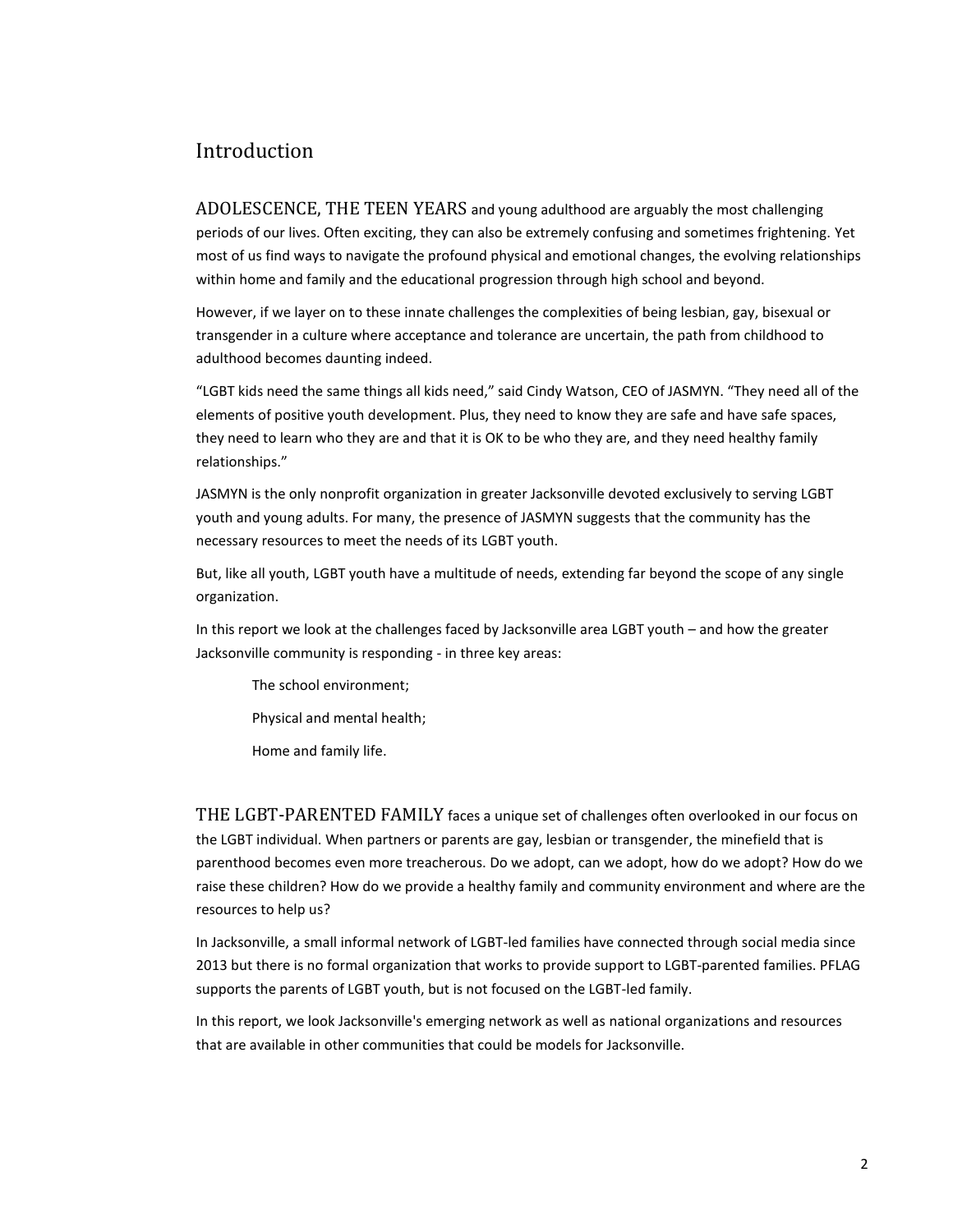# Who Are Jacksonville's Youth?

This report focuses on young people under the age of 18 -- generally middle school and high school-age young people. While those younger may wrestle with their sexuality and gender identity, communitybased organizations generally begin to focus on LGBT issues during early adolescence.

It is important to remember that youth under age 18 are not of legal majority – that is, they are not free to make many life decisions; parental consent is often required; they are considered juveniles under the law. This status affects their ability to access health care, make decisions about schooling choices and engage in a host of other activities. Many behaviors that are considered acceptable in the adult population are considered "delinquent" or "criminal" behaviors when exhibited by juveniles.

But "youth" does not magically end at the age of 18. Formal education frequently continues through the early 20s. Private health insurance generally covers family dependents through the mid-20s. And "adolescence" itself -- that period of transition from childhood to adulthood -- lasts until as late as age 24<sup>1</sup>. Thus it is worth noting selected resources in the community that extend services to youth beyond the age of 18.

In Duval County, there are approximately 203,000 young people under the age of 18<sup>2</sup> -- roughly onequarter of the population -- and about 114,000 of these are between the ages of 11 and 18. Studies suggest that between 2% and 10% of the population self-identifies as lesbian, gay, bisexual or transgender. A 2013 survey of Duval County high school students showed that 10% of respondents identified as lesbian, gay or bisexual.<sup>3</sup> Using these parameters, we can expect that 2,300-11,400 youth ages 11-18 in Duval County are or will identify as LGBT.



 $^1$  The U.S. Department of Health and Human Services defines adolescence as follows: Early adolescence: ages 11-13; Middle adolescence: ages 14-18; Late adolescence: ages 19-24.

 $\overline{a}$ 

<sup>&</sup>lt;sup>2</sup> U.S. Census.

<sup>&</sup>lt;sup>3</sup> Youth Risk Behavior Survey, Duval County Public Schools, 2013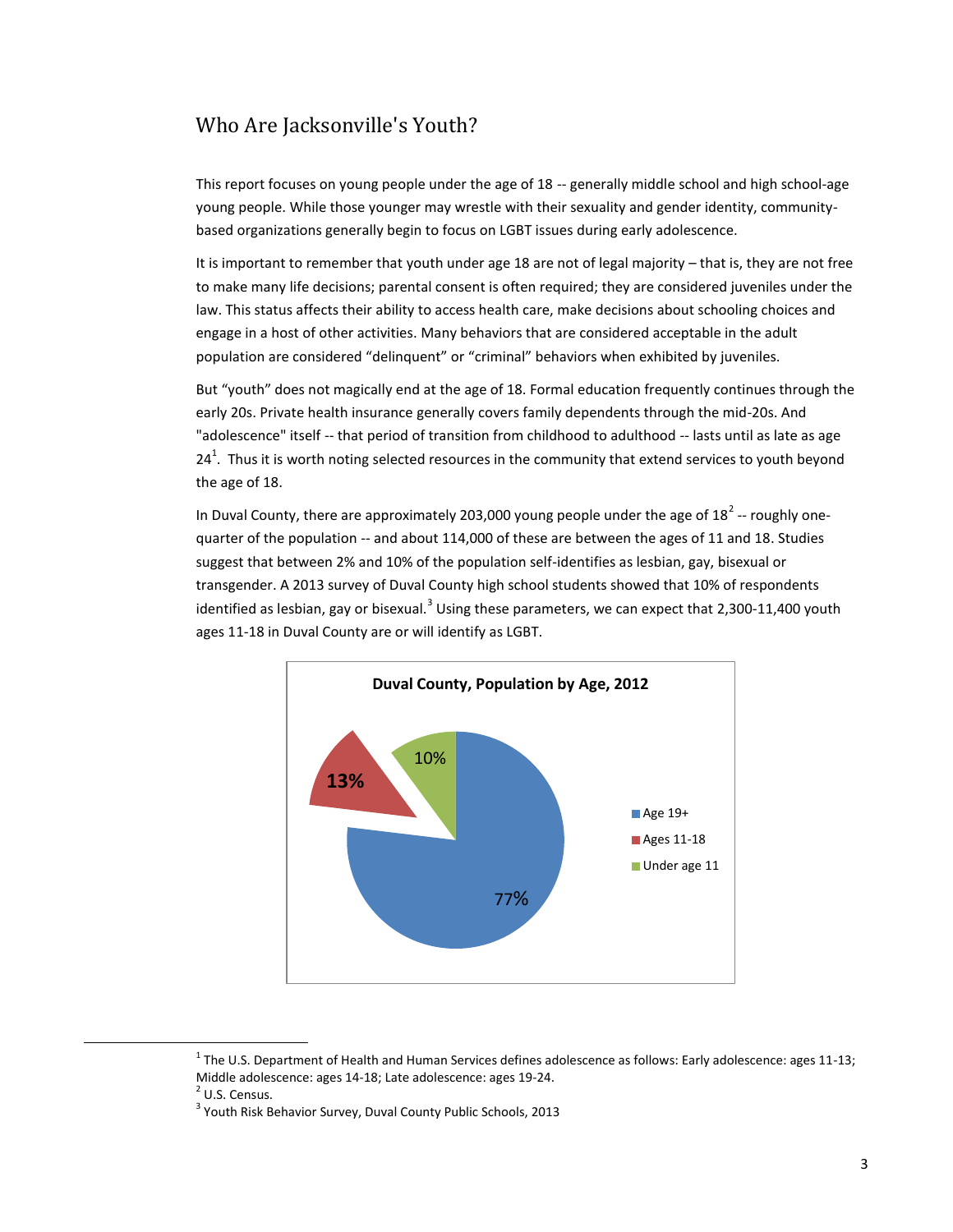# Before We Begin...

 $\overline{a}$ 

Social science research around LGBT youth is a relatively young field and one that historically has tended to view LGBT youth as an "at-risk" population. Recently, however, social scientists have begun to challenge that perspective, suggesting that using the "at-risk" lens may actually "contribute to a social context that views these youth as deficient."<sup>4</sup>

Alternatively, many researchers now seek to study LGBT youth in context – that is, understand the ways in which their experiences with family, peers, schools and the community shape their lives and contribute to their behaviors. While full exploration of these themes is beyond the scope of this report, it is an important frame for the reader.

Consider school bullying. Nationally, LGBT youth report high levels of harassment and bullying in schools, and research routinely documents how "hostile" school climates have negative effects on LGBT youth. But does a "hostile" school climate exist only within the walls of the school, or is it an extension of broader community attitudes?

Could it be said that a community that resists enacting statutory human rights protections for LGBT citizens is, in fact, contributing to a school climate that could result in bullying and harassment of LGBT youth?

LGBT youth today may be the first generation to have positive LGBT role models in television, movies and the popular media, as well as real life role models nationally and in their communities. And yet they continue to battle the everyday challenges that come from their communities and its institutions.

LGBT youth are neither monolithic nor deficient. They have unique needs, as do many others whose uniqueness may be defined by their faith, their physical or mental abilities, their race or their ethnicity, or other factors.

In looking to support these young people, communities may find it useful to look not only at the specific institutions that impact LGBT youth, but at the broader community context that influences these institutions and, subsequently, LGBT youth.

<sup>&</sup>lt;sup>4</sup> "New Research on Lesbian, Gay, Bisexual, and Transgender Youth: Studying Lives in Context"; Journal of Youth and Adolescence; June 2009.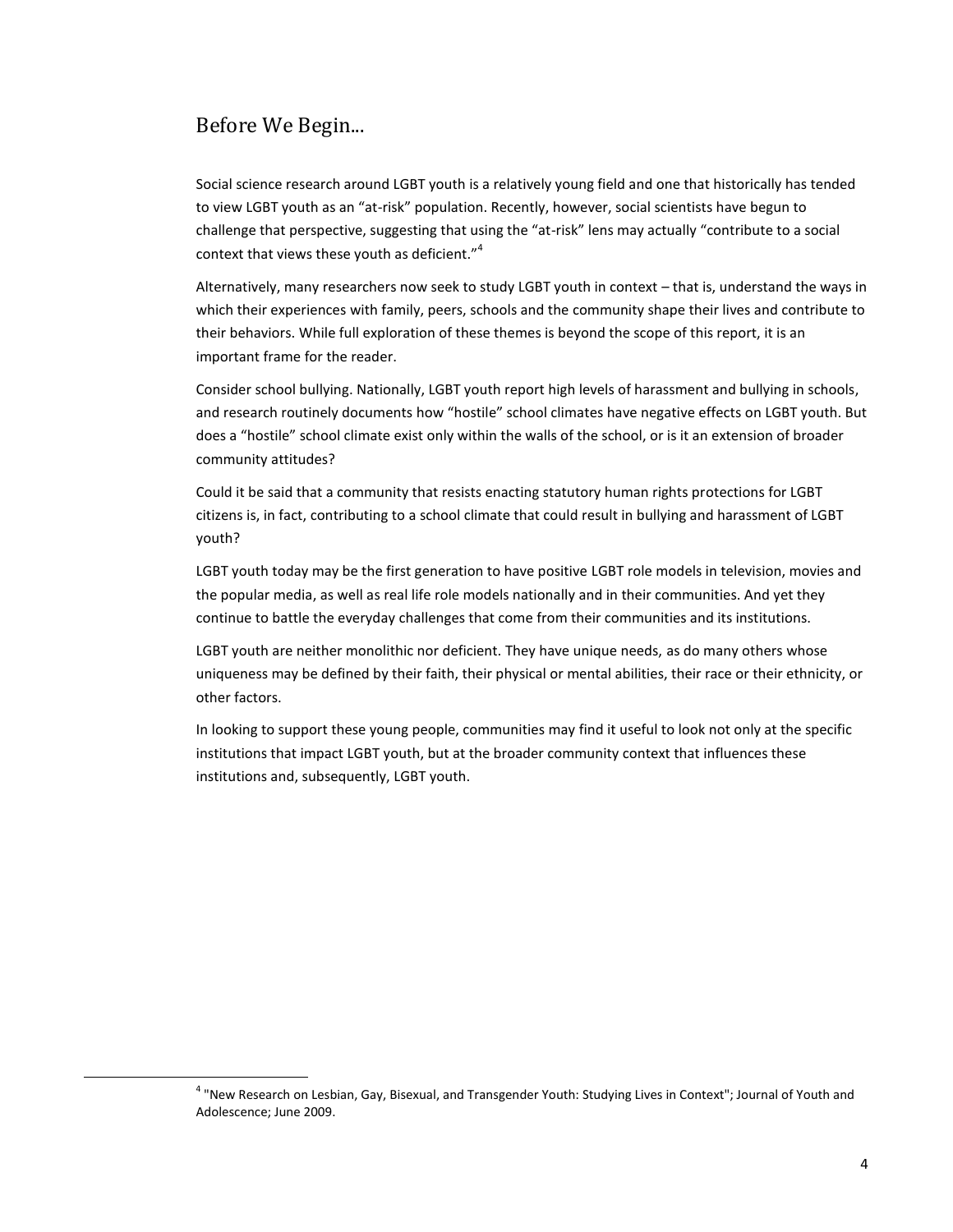# Education

 $\overline{a}$ 

The quality of the educational environment is critical for all students, and particularly for LGBT<sup>5</sup> youth. Not only do young people spend a large proportion of their waking hours in school, but they do so during a stage in their lives when awareness and attitudes about sexuality and gender roles are in flux.

"The early adolescent years are a period during which awareness of and conformity to gender roles and norms becomes particularly salient…A challenge for many [LGBT] youth is the developmental tension between their personal awareness and desire to come out, and the degree to which coming out may conflict with the social pressures of conformity that appear to be particularly strong during the early and middle adolescent vears."<sup>6</sup>

These "social pressures of conformity" often trigger a variety of behaviors among young people, ranging from teasing and taunting to physical assault, that fall under the label of "bullying."

The negative impacts of bullying on LGBT youth can go beyond the obvious pain and embarrassment. LGBT students exhibit higher rates of absenteeism nationally, attributed to fear and discomfort in a hostile school environment. Absenteeism leads to poorer academic performance. A 2007 study by GLSEN (the Gay, Lesbian and Straight Education Network), a national organization focused on ensuring safe schools for all students, shows a correlation between the increase in harassment and abuse of LGBT students and a decline in the students' grade point averages.<sup>7</sup>

While school culture is influenced greatly by community norms and individual behavior, educators can foster a more inclusive and tolerant environment by:

- Having non-discrimination or anti-bullying policies that specifically include actual or perceived sexual orientation or gender identity;
- Training teachers on effective intervention strategies and using teacher interventions in cases of harassment or bullying;
- Using curriculum that is inclusive and addresses LGBT-related issues;
- **Providing library resources that address LGBT-related issues;**
- Supporting the established of Gay-Straight Alliances, student-run clubs that bring together LGBT and straight students to support each other, provide a safe place to socialize and work to overcome hostile attitudes.<sup>8</sup>

"LGBT students reported a greater sense of safety and less absenteeism when they had supportive educators, access to GSAs [Gay-Straight Alliances] and were taught about LGBT-related topics in school. In addition, students experienced fewer incidents of harassment and assault, and reported more effective

<sup>&</sup>lt;sup>5</sup> For the purposes of this report, "LGBT youth" refers to students who have identified as lesbian, gay, bisexual or transgender, those who may be perceived as lesbian, gay, bisexual or transgender, and those students who are questioning their sexual orientation and gender identity.

<sup>&</sup>lt;sup>6</sup> "Safe Schools Policy for LGBT Students"; Society for Research in Child Development Social Policy Report, Volume 24, Number 4, 2010.

 $^7$  The Experiences of Lesbian, Gay, Bisexual and Transgender Middle School Students: Findings from the 2007 National School Climate Survey, GLSEN Research Brief.

<sup>&</sup>lt;sup>8</sup> "Safe Schools Policy for LGBT Students"; Society for Research in Child Development Social Policy Report, Volume 24, Number 4, 2010.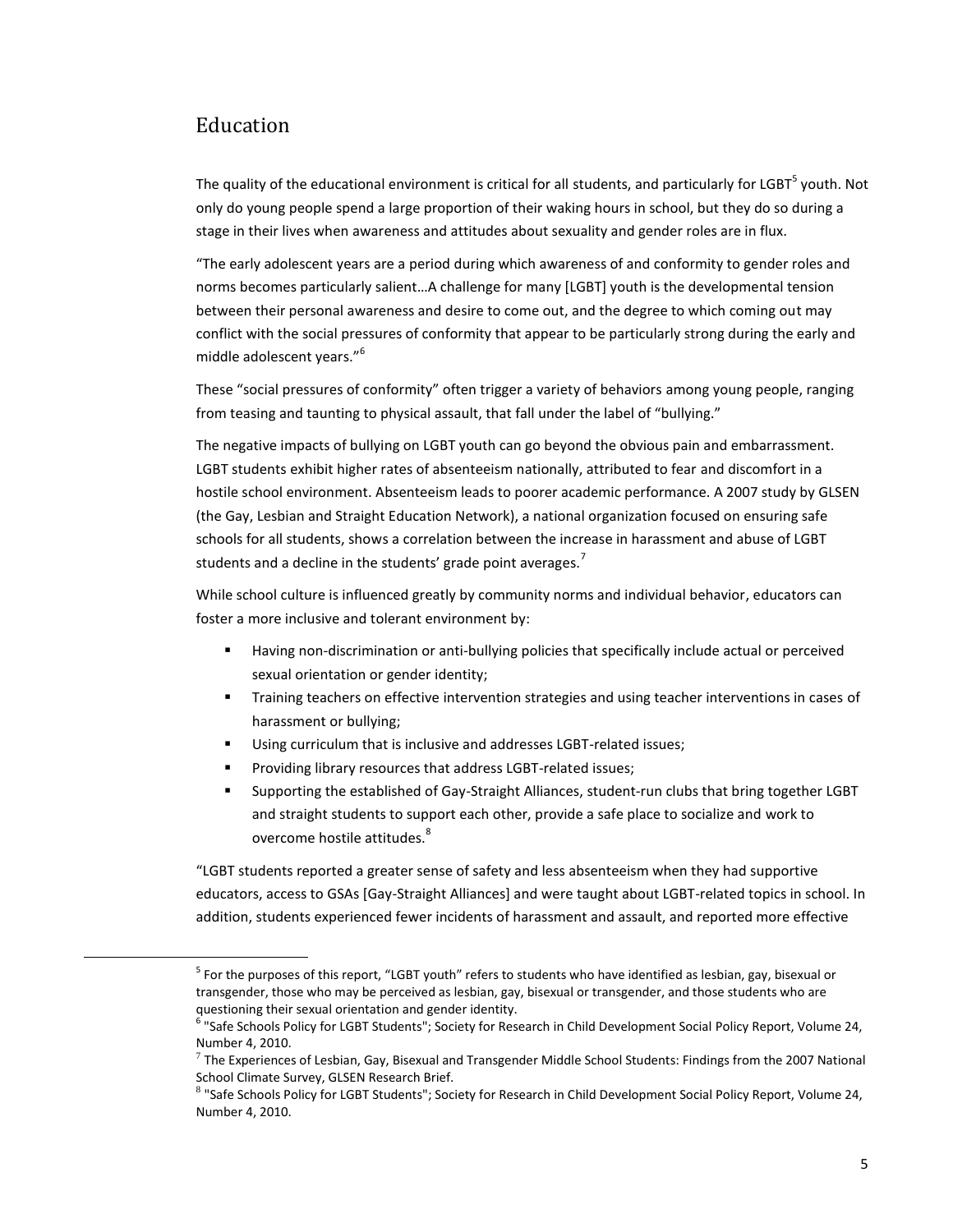intervention by school staff when incidents did occur, when the school had a comprehensive antiharassment policy that explicitly prohibited harassment based on sexual orientation and gender identity/expression."<sup>9</sup>

## OUR COMMUNITY

 $\overline{a}$ 

What do we know about the quality of the Duval County school environment for LGBT youth?

While Duval County has a large number of private and charter schools, the majority of school-aged children attend Duval County Public Schools, where policies and practices generally are driven by the mandates of the State of Florida. At both the state and the local level, the primary policy to impact LGBT students is the anti-bullying policy, intended to help all students feel that school is a safe environment.

Florida state statute 1006.146 prohibits "bullying or harassment of any student or employee of a public K-12 educational institution:

"(a) During any education program or activity conducted by a public K-12 educational institution;

'(b) During any school-related or school-sponsored program or activity or on a school bus of a of a public K-12 educational institution; or

''(c) Through the use of data or computer software that is accessed through a computer, computer system, or computer network of a public K-12 educational institution."

"Bullying" is defined as behavior that, among other things, involves "sexual, religious or racial harassment."

Like 32 other states, the Florida statute does not enumerate specific protections for any group of students, such as LGBT students, nor does it specifically identify sexual orientation as a status to be protected from bullying. (Currently, 16 states plus the District of Columbia prohibit discrimination or harassment in schools on the basis of sexual orientation.<sup>10</sup>)

Since 2008, all Florida public school districts have been required to adopt anti-bullying policies that conform to standards established by the state Department of Education.

In November 2008, Duval County Public Schools adopted an anti-bullying policy that *does* specifically reference sexual orientation. Prohibited behaviors include:

"Illegal harassment [including] verbal or physical conduct that denigrates or shows hostility or aversion toward an individual because of his/her actual or perceived identity with regard to race, color, religion, gender, age, marital status, disability, **sexual orientation**, political or religious beliefs, national or ethnic origin, veteran status, any other distinguishing physical or personality characteristics..." (emphasis added)

<sup>&</sup>lt;sup>9</sup> The Experiences of Lesbian, Gay, Bisexual and Transgender Middle School Students: Findings from the 2007 National School Climate Survey, GLSEN Research Brief.

 $^{10}$  "Safe Schools Policy for LGBT Students"; Society for Research in Child Development Social Policy Report, Volume 24, Number 4, 2010.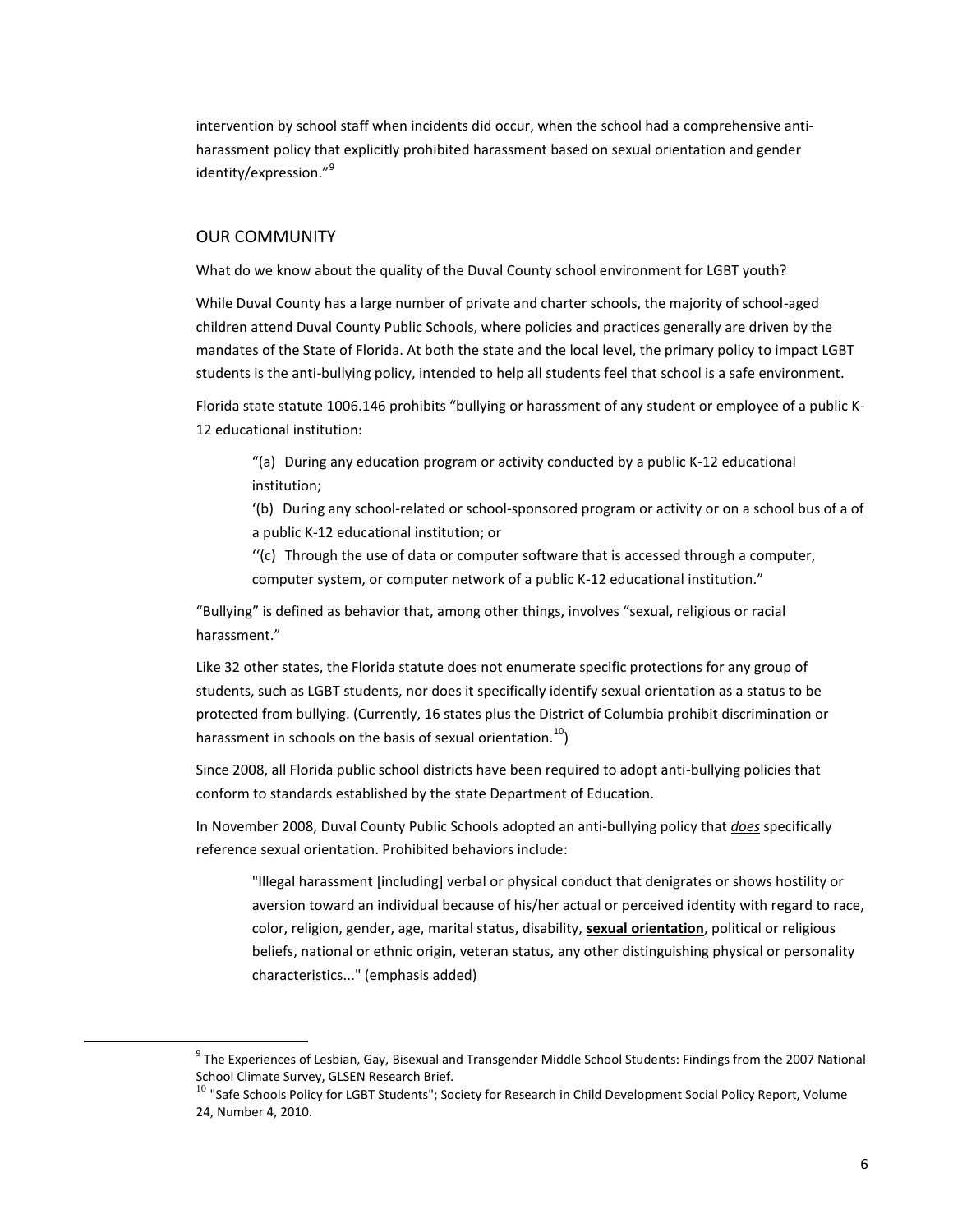"Bullying and harassment based on a student's actual or perceived identity with regard to race, color, national origin, gender, disability, **sexual orientation**, religion, or any other distinguishing characteristics..." (emphasis added)

In Florida, according to GLSEN, between 87% and 96% of LGBT students in 2011 reported that they regularly heard homophobic remarks and/or negative remarks about gender expression.<sup>11</sup> Of greater concern, 38% reported they had been physically harassed and 20% physically assaulted within the previous year because of sexual orientation.

And while 95% of LGBT students in Florida said there was at least one supportive educator in his or her school, fewer than half had access to a Gay-Straight Alliance (44%), had access to library resources on LGBT issues (35%) or attended a school with an inclusive curriculum (12%).

In Duval County Public Schools, the Centers for Disease Control and Prevention's "Youth Risk Behavior Survey" (YRBS) is conducted periodically to ascertain student behaviors with respect to sexuality, substance use and abuse, physical activity and diet, violence, suicide and safety behaviors. While students are asked whether they have ever been bullied, Duval County historically included no questions about respondents' sexual orientation, making it impossible to determine the specific experiences of LGBT students and how they might differ from the population as a whole.

In 2013, however, Duval County included the following questions in its YRB Survey, according to Josephine Jackson, executive director of Equity and Inclusion/Professional Standards for Duval County Public Schools:

Which of the following best describes you? (high school)

- A. Heterosexual (straight)
- B. Gay or Lesbian
- C. Bisexual
- D. Not sure

During the past 12 months, have you ever been the victim of teasing or name calling because someone thought you were gay, lesbian or bisexual? (middle and high school)

- A. Yes
- B. No

 $\overline{a}$ 

While most of the 2013 YRBS data was released publicly in April 2014, responses from those students who identified as lesbian, gay or bisexual had not been publicly released as of this report (August 2014). JASMYN CEO Watson provided some insight into the survey's findings, however.

Of the roughly 3,000 high school students who participated in the survey, about 300 identified as lesbian, gay or bisexual -- about 10%.

Proportionately, African American males comprised the smallest segment of those who self-identified, and white girls comprised the largest segment. This is in contrast to the makeup of JASMYN's client population, Watson said, which is proportionately dominated by African American males. Watson

 $11$  GLSEN 2011 School Climate in Florida snapshot.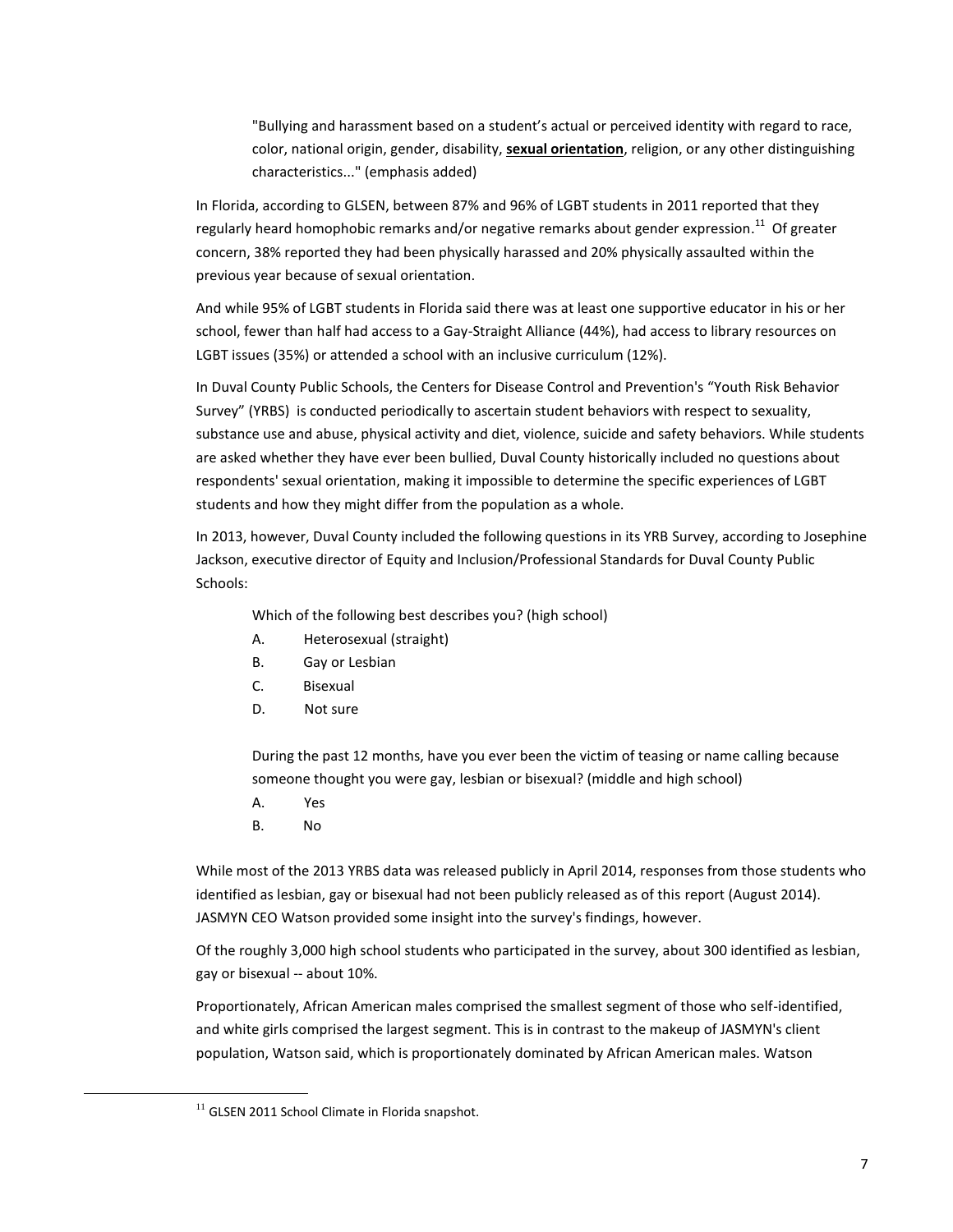speculated that this disconnect may be because African American males are more reluctant to selfidentify because of cultural pressure, or because they are more likely to have dropped out of school and not be present for the survey.

Students who self-identified as LGB were far and away more likely to have been victims of violence - violence of multiple kinds -- than their straight counterparts. The survey asked students if they had ever been threatened or injured with a weapon, been in a physical fight, been bullied at school or been forced to have sexual intercourse against their will. In each case, the percent of LGB students responding "yes" was two to four times greater than the percent of all students responding "yes."

The one statistic that has been released publicly relates to suicidal behaviors. While 8.8% of straight high school students reported having attempted suicide, 26.5% of LGB students reported having attempted suicide. Only 2.7% of straight students made an attempt at suicide that was serious enough to require medical treatment, while 12% of LGB students made a suicide attempt that required medical treatment.

Similarly, the survey results on student bullying reflect a disproportionate victimization of LGB students, Watson said. Two to three times as many LGB students reported being bullied as straight students, she said.

In 2013, more than 40% of middle schoolers and almost 20% of high schoolers reported being bullied - the highest number in the past three surveys.



But Duval County officials attributed

this increase to greater reporting more than to a raw increase in the number of bullying incidents. "It might not be an entirely bad thing," said Duval County Schools Superintendent Nikolai Vitti, noting that the increase reflects "growing awareness and willingness to report."

Beyond enforcing the anti-bullying policy, Duval County Public Schools has made progress in providing supports for LGBT students, according to Nan Worsowicz, supervisor of guidance services for Duval County Public Schools.

"We have broken the barrier of 'you don't talk about that,' " she said.

At the request of Superintendent Vitti, the district has developed a new Early Warning guide that addresses the appropriate response to concerns about behavior, child abuse and neglect and bullying, Worsowicz said. JASMYN is included in the list of community resources. Every teacher in the district will receive the guide and guidance counselors are expected to do faculty presentations during the first month of school in fall 2013.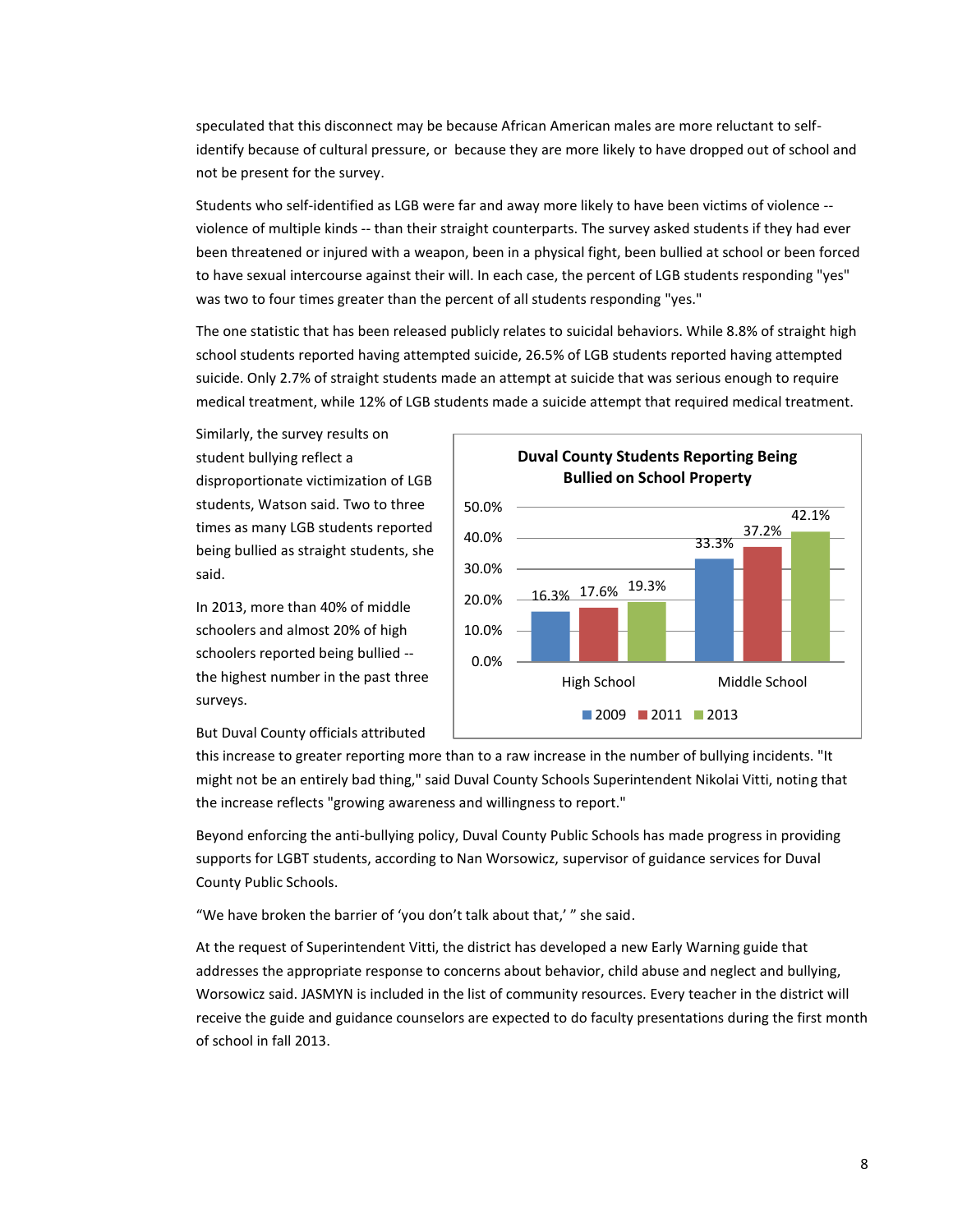Each year, JASMYN provides a day-long teacher conference – using the curriculum *Teaching Respect for All* – that helps educators gain skills and strategies to foster inclusivity and tolerance. Participation is voluntary (the conference is held during a teacher planning day) and teacher participation often is influenced by the attitude of the principal, who can be either discouraging or encouraging, JASMYN CEO Watson said.

## *Gay-Straight Alliances*

A Gay-Straight Alliance (GSA) is a student-run club in a high school or middle school that brings together LGBT and straight students to support each other, provide a safe place to socialize and create a platform for activism. According to the GSA Network, there are three typical functions of a GSA:

Providing Support **--** Many GSAs function as a support group and provide safety and confidentiality to students who are struggling with their identity as gay, lesbian, bisexual, transgender, or questioning or those who are experiencing harassment at school because of their actual or perceived sexual orientation or gender identity or expression. These groups often provide one of the few safe spaces for students to express themselves.

Building Community -- GSAs are also social groups. They provide a sense of community and a space for LGBT and straight ally youth to build a social network where their identity is respected. Lots of GSAs organize barbeques or movie nights, attend a local LGBT prom or an LGBT pride parade. GSAs are a great way to build community and lessen the isolation that LGBT students might otherwise experience.

Taking Action to Create Change **--** Some GSAs work on educating themselves and the broader school community about sexual orientation and gender identity issues. They may bring in outside speakers, organize a "Pride Week" or "LGBT Awareness Events" or offer educational workshops, panels, and pride celebrations.

In Duval County, GSAs are organized as student clubs and, by law, must be allowed in any school that permits other extracurricular student-led clubs. However, students must initiate their formation. Often, students will reach out to a supportive educator for help in establishing the GSA.In Duval County,

JASMYN offers support to students who wish to start a Gay-Straight Alliance. In fact, it is through the efforts of JASMYN, supported by local philanthropists, that the GSA movement in Duval County high schools has gained traction. By building awareness among educators of the effectiveness of GSAs and supporting interested students' efforts to establish GSAs, JASMYN has helped GSAs blossom

| <b>DUVAL COUNTY PUBLIC SCHOOLS WITH GSAS</b> |                           |              |
|----------------------------------------------|---------------------------|--------------|
|                                              | 2013                      | 2014         |
| Darnell Cookman Middle / High School         | $\boldsymbol{\mathsf{x}}$ | X            |
| Robert E. Lee High School                    |                           | x            |
| Frank H. Peterson Academies of Technology    |                           | X            |
| <b>Edward White High School</b>              | x                         | x            |
| Douglas Anderson School of the Arts          | $\boldsymbol{\mathsf{x}}$ | X            |
| Duval Charter School at Baymeadows           |                           | x            |
| <b>Atlantic Coast High School</b>            |                           | $\mathbf{x}$ |
| Baldwin Middle/High School                   |                           | x            |
| Duncan Fletcher High School                  | $\boldsymbol{\mathsf{x}}$ | X            |
| Paxon School for Advanced Studies            |                           | x            |
| <b>Stanton College Preperatory</b>           | $\boldsymbol{\mathsf{x}}$ | $\mathbf{x}$ |
| Jean Ribault High School                     |                           | x            |
| LaVilla Middle School of the Arts            |                           | $\mathbf{x}$ |
| James Weldon Johnson Middle School           |                           | x            |
| <b>Total</b>                                 | 5                         | 14           |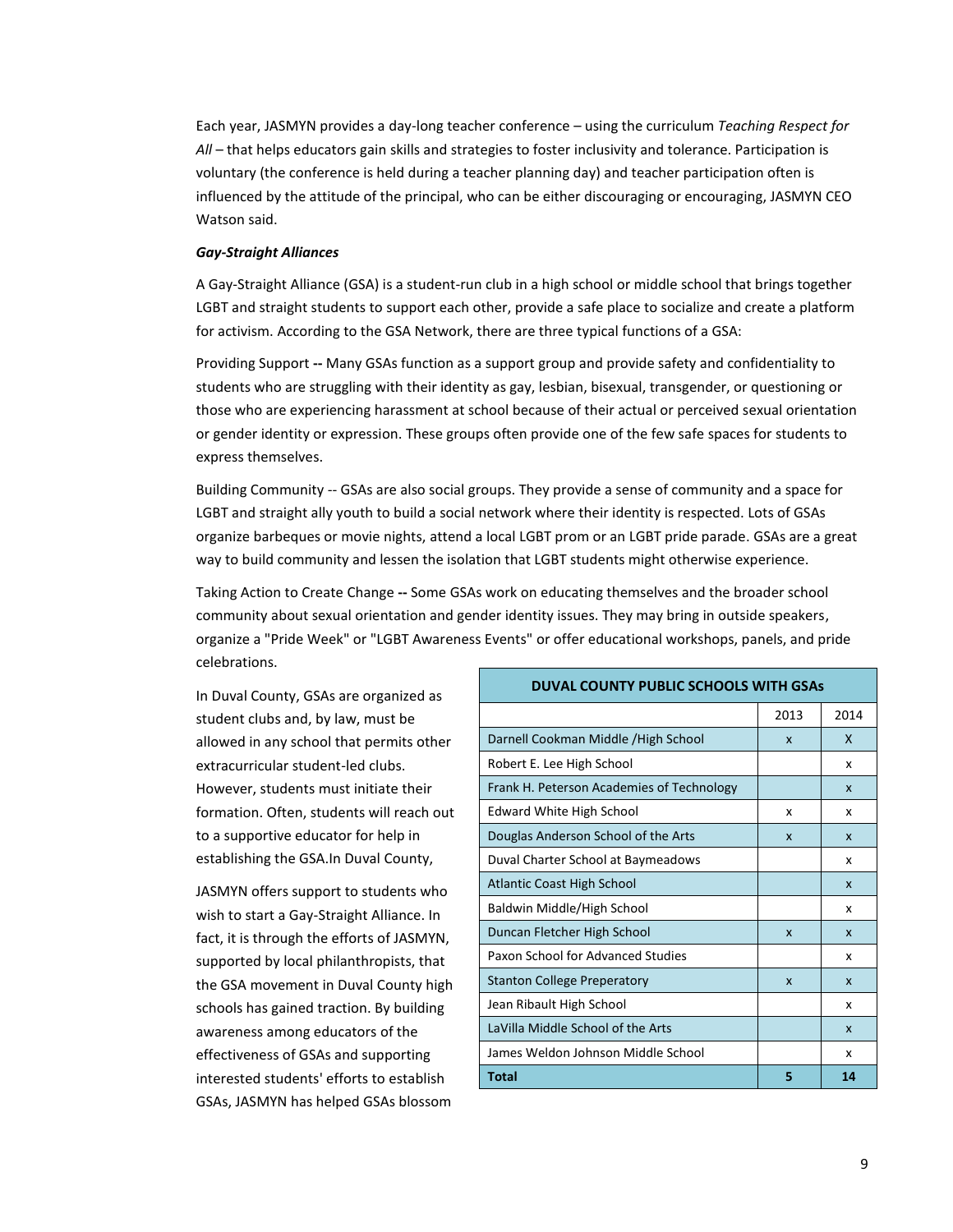in Duval County Public Schools.

At the end of the 2013 school year, administrators reported GSAs operating at five of the 47 middle and high schools in the district. By the end of the 2014 school year, than number had grown to 14, and administrators were aware of new GSAs scheduled to come online in the 2014-2015 school year.

## CHANGES AHEAD

In coming years, the landscape for LGBT students in Duval County Public Schools likely will change significantly.

Earlier this year, Duval County Public Schools was one of only 19 schools districts nationwide to be awarded a CDC Division of Adolescent and School Health (DASH) grant, valued at \$1.8 million over five years.

According to the district, the grant will support an array of services around student health and behavior, many of which will directly impact LGBT students:

The grant provides \$50,000 a year for five years to support the Youth Risk Behavior Survey, administered in odd years, and the School Health Profile, administered in even years. This is the first time the district has received funding for the School Health Profile, which looks at health, physical education and physical activity, tobacco-use and HIV prevention policies, nutrition-related policies and practices, health services, and family and community involvement in school health programs. While the YRBS surveys students' attitudes and behavior, the School Health Profile focuses on district programs and activities.

## **SAFE SCHOOLS SOUTH FLORIDA**

Safe Schools South Florida is an organization of professional educators whose mission is to help create safer schools for LGBT students or those perceived as such and for children of LGBT parents.

The organization was founded in Miami-Dade in 1991 and was the lead organization in creating school board policy and union contract changes in the Miami-Dade school district to include protection from discrimination and harassment with regard to sexual orientation. Miami-Dade was the first school district in the Southeastern United States to include these protections. Safe Schools South Florida also was instrumental in the creation of domestic partnership benefits in the four major South Florida school districts.

Safe Schools South Florida, a 501(c )(3) nonprofit, is the designated education organization of the Children's Trust-funded Alliance for GLBTQ Youth to provide training in Miami-Dade County Public Schools. Its work and programs have been recognized nationally by the American Federation of Teachers and statewide by the Florida Governor's Commission on Best Practices for Youth Suicide Prevention.

In May 2012 SSSF was named South Florida Regional Partner with the National Gay/Straight Alliance Network and a collaborator with the National GSA Network with their Centers for Disease Control grant to help create, nurture and support GSAs throughout South Florida.

SOURCE: Safe Schools South Florida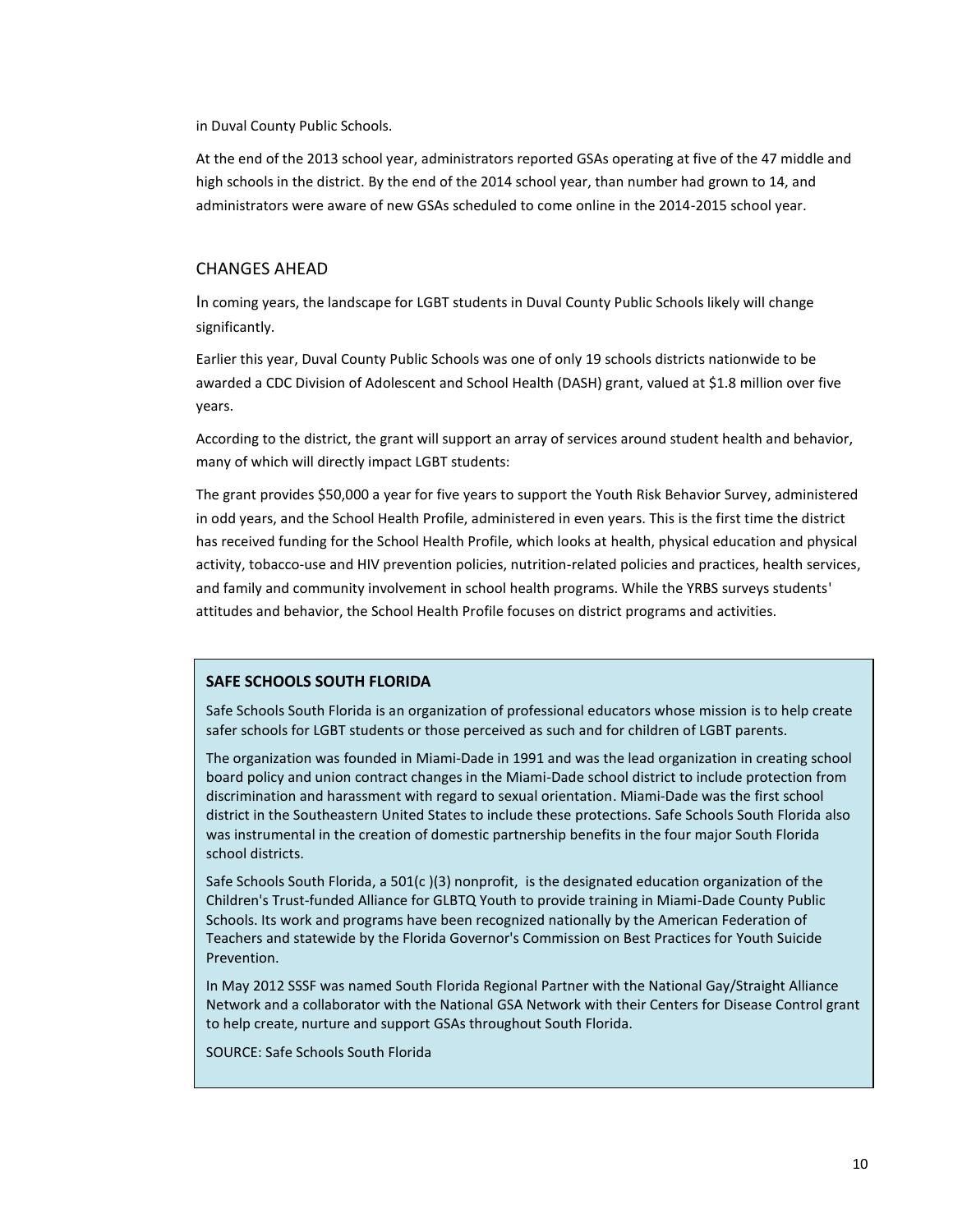The School Health Profile is significant in that it collects specific information about Gay-Straight Alliances, professional development for staff around cultural competency, and relationships between the school and community-based providers with expertise in serving LGBT youth. This creates a framework for holding school leaders accountable.

The DASH grant also will fund implementation of a health education curriculum aimed at HIV/STD Prevention -- one for high school students and another for middle school students. It also helps the school system develop connections with -- and thereby facilitate referrals to -- community entities that provide sexual health services. DCPS will be working in partnership with JASMYN, as well as Full Service Schools, Duval County Health Department and the University of North Florida's College of Health.

The grant will support expansion of delivery of Teaching Respect for All, the training for educators to enhance inclusivity and tolerance.

The grant also will provide additional funding to enable JASMYN to expand its health screening services (see HEALTH/Our Community) and expand its support of Gay-Straight Alliances.

According to the District, Duval County Public Schools was successful in the grant application because of a strong collaboration among the partners; data that show the strong need for prevention and intervention programs and services; adequate use of previous funding; and use of evidence-based curricula.

For Cindy Watson, JASMYN CEO, the grant is a "game-changer." "The DASH grant puts JASMYN inside the school system as a funded partner to work on building the internal infrastructure to support the needs of these students."

### BEYOND SECONDARY SCHOOL

Among higher education institutions in Jacksonville, the **University of North Florida** has been most progressive in working to create a welcoming climate and resources for LGBT students, faculty and staff.

The university'[s non-discrimination policy](http://www.unf.edu/president/policies_regulations/01-General/1_0040R.aspx) prohibits discrimination on the basis of sexual orientation and gender identity/expression.

The university is one of only two universities in Florida with a full-time staffed LGBT Resource Center.<sup>12</sup> The Center provides safe space and support for the LGBT community, educational and leadership opportunities for LGBT students, faculty and staff, and special events for the campus community.

In the most recent campus climate survey (2010), 15% of student respondents identified as LGBT and 64% of those students found the UNF campus to be either very or somewhat accepting.

At **Jacksonville University**, a private, liberal arts university, the Dolphin Allies program provides support to the LGBT community on campus. Dolphin Allies work to create a network of allies for LGBT people and provide safe places, empathic allies and visible support for LGBT individuals. By displaying a placard, individuals signify that they are supportive of LGBT issues and the space is confidential and safe. JU's nondiscrimination policy addresses neither sexual orientation nor gender identity.

 $\overline{a}$ 

 $12$  The other is the University of Florida in Gainesville.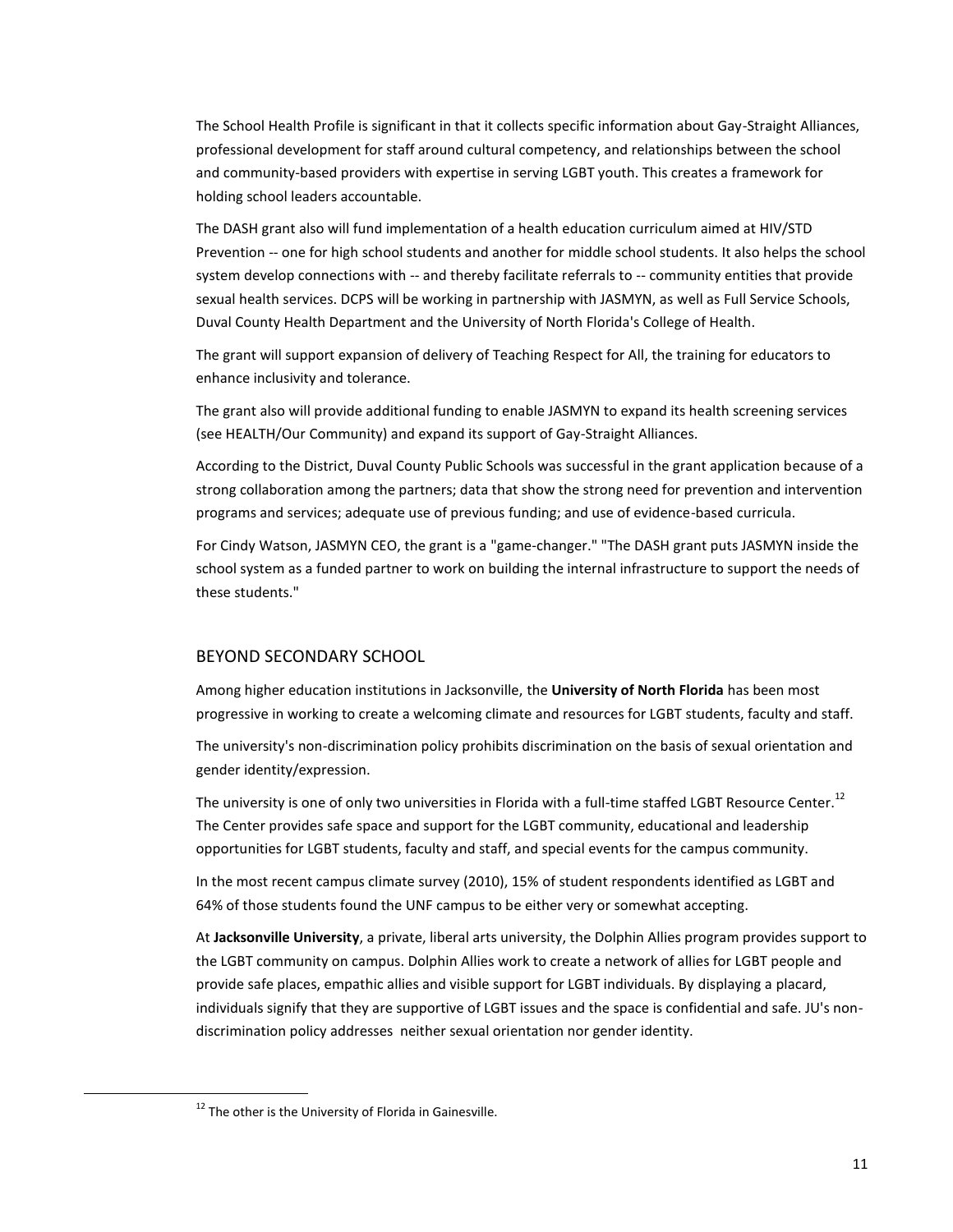**Florida Coastal School of Law**, a Jacksonville law school, is home to LAMBDA Law Students Association, a support system and social circle for LGBT students and allies who share a vision of equality with respect to transgender experience and sexual orientation. (Nationally, Lambda Legal is the oldest and largest national legal organization working to achieve full recognition of the civil rights of LGBT people.) At Florida Coastal, LAMBDA's programs and events help to advance legal rights for individuals who face wrongful discrimination and to provide charitable assistance to those in need. Florida Coastal's non-discrimination policy prohibits discrimination on the basis of sexual orientation but does not address gender identity.

**Florida State College at Jacksonville**, a four-year state college, hosts Campus Pride, a student-led organization that strives to identify and address issues that affect LGBT people within both the college and the community. FSCJ's Equal Access/Equal Opportunity policy does not reference sexual orientation or gender identity.

**Edward Waters College**, an Historically Black College based in Jacksonville, does not publicize any support groups or clubs for LGBT students and its anti-discrimination policy references neither sexual orientation nor gender identity.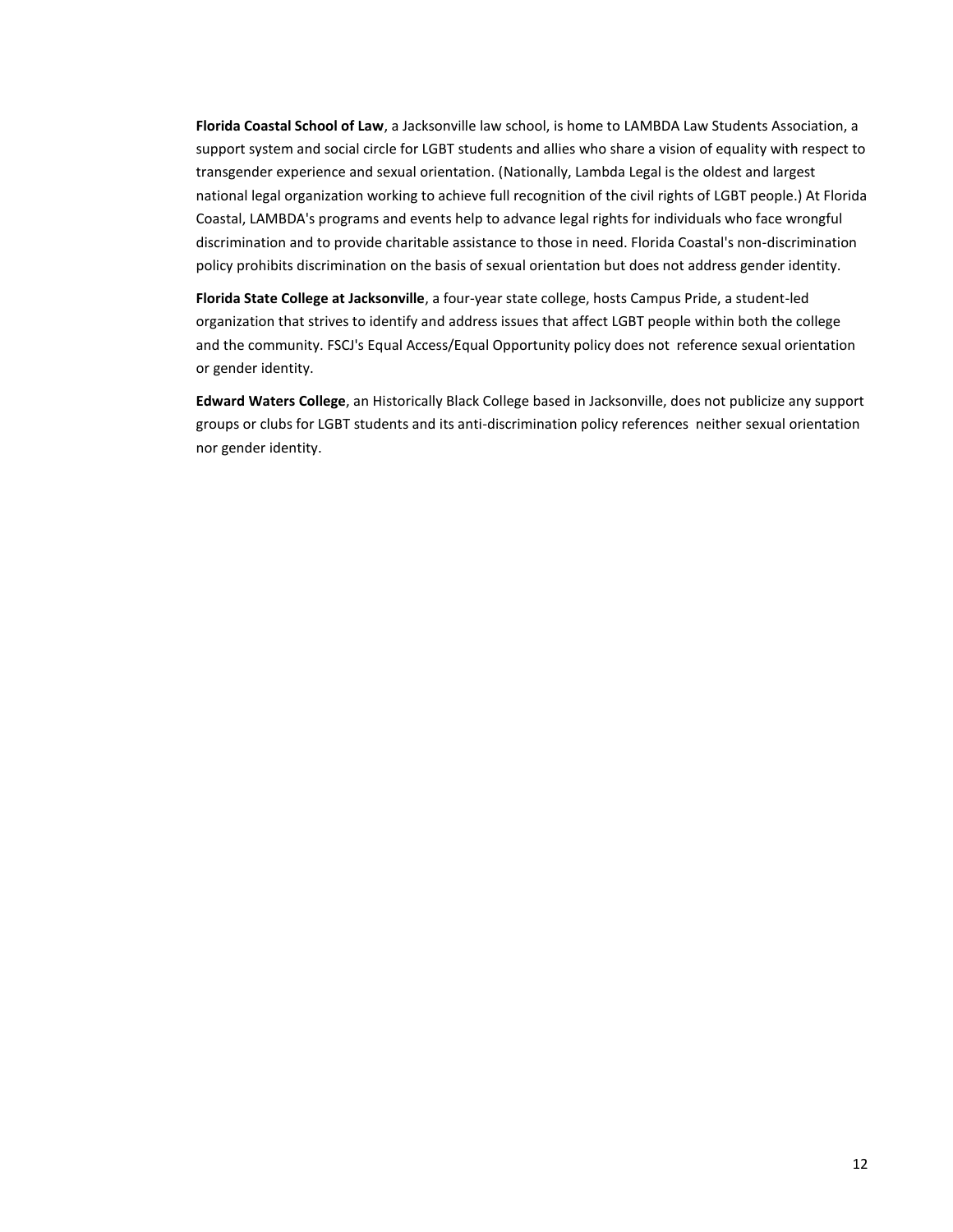# Health

 $\overline{a}$ 

LGBT youth face a disproportionate array of health issues compared with their straight peers and, consequently have unique health care needs. But their age and legal status, limitations on insurance, cost of health care services, and attitudes within the medical community all present obstacles that can prevent LGBT youth from accessing the health care that they need.

"The social stigma that surrounds lesbian, gay, bisexual, and transgender (LGBT) teens leads to a variety of health risks such as substance use, risky sexual behaviors, eating disorders, suicidal ideation, and victimization," according to Boston Children's Hospital, the primary pediatric teaching affiliate of Harvard Medical School.<sup>13</sup>

But LGBT youth, by definition, are minors and parental consent often is required in order to receive medical care. Moreover, youth generally cannot take advantage of insurance coverage -- whether private insurance or government-funded, such as Medicaid or Florida's Healthy Kids -- without a parent or guardian's support.

Consequently, LGBT youth who are not out to their families, or whose families are hostile to their sexual orientation, or youth who are questioning their sexual identity may find it extremely difficult to access the health services that they need.

In Florida, "youth are likelier to experience negative sexual health outcomes than most U.S. youth, with young people of color and LGBT (lesbian, gay, bisexual and transgender) most at risk," according to Advocates for Youth, an international organization that works to help young people make informed and responsible decisions about their reproductive and sexual health.<sup>14</sup>



<sup>&</sup>lt;sup>13</sup> Boston Children's Hospital Newsroom, Confronting Health Disparities Among Lesbian, Gay, Bisexual and Transgender Youth, April 2009

<sup>&</sup>lt;sup>14</sup> Florida's Youth: Focus on Sexual and Reproductive Health, Advocates for Youth, www.advocatesforyouth.org.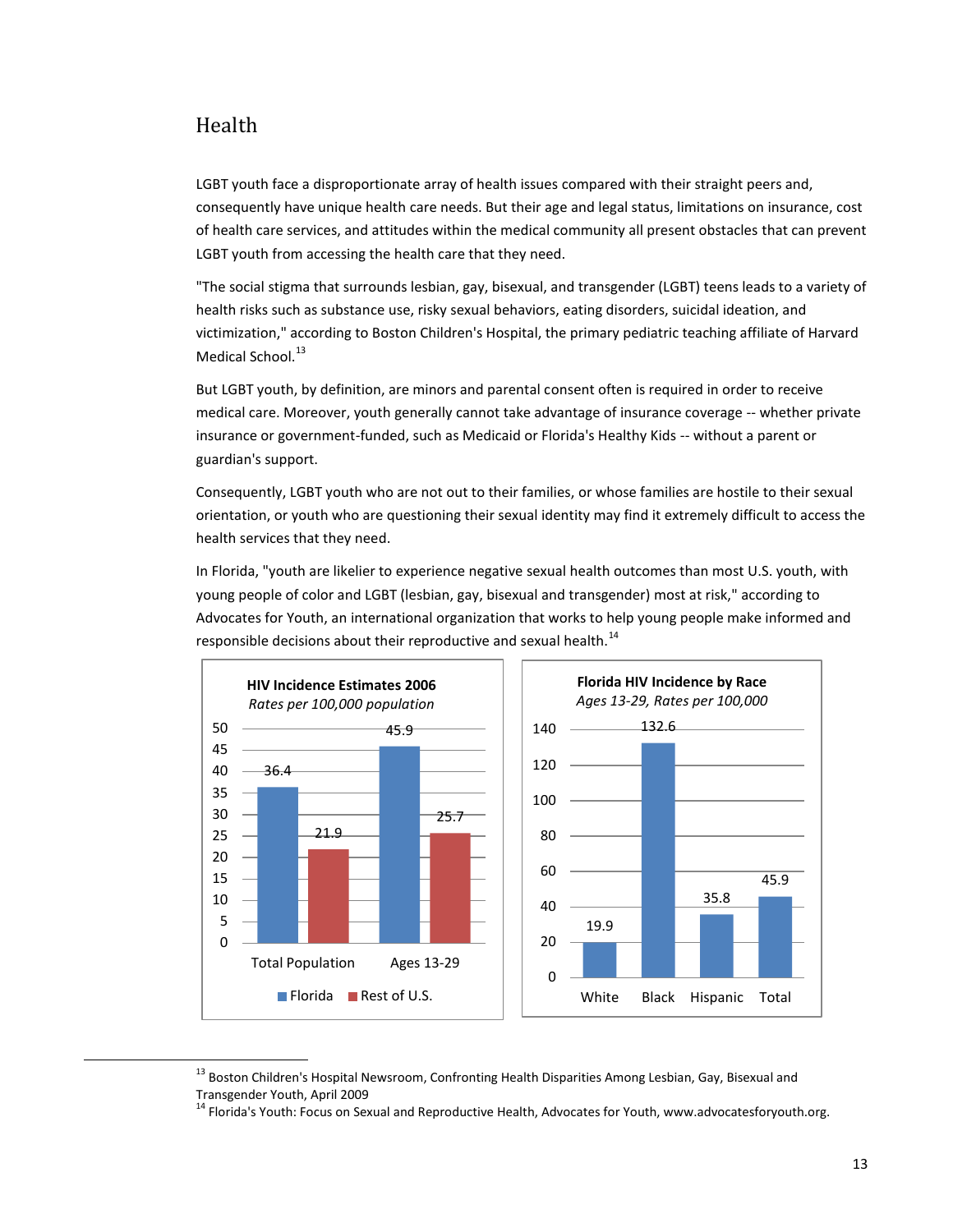According to the Florida Department of Health, Florida has the second highest number of pediatric AIDs cases in the nation. The incidence of HIV among Florida persons 13-29 years old is almost 80% greater than in the rest of the United States, with Blacks far more vulnerable than whites or Hispanics.<sup>15</sup>

According to Advocates for Youth, personal behavior is not the sole factor to determine an individual's HIV risk. "Because of high rates in the [African American] community in general, an individual African American/Black youth has a higher risk of acquiring HIV or STIs [sexually transmitted infections] even when they have the same or fewer risk behaviors than white youth." $16$ 

But there are many other health concerns beyond HIV/AIDS for LGBT youth. According to HealthyPeople2020, the national agenda for health reported via www.healthypeople.gov:

- LGBT youth are 2 to 3 times more likely to attempt suicide;
- **EXECT** populations have the highest rates of tobacco, alcohol, and other drug use;
- LGBT youth are more likely to be homeless .

The issue of homelessness is particularly critical for LGBT youth. In a survey released in June 2013, the Williams Institute at the UCLA School of Law, reported that 40% of the clients at organizations working with homeless youth were lesbian, gay, bisexual or transgender.<sup>17</sup> In contrast, 5% to 10% of all youth identify as LGBT. Homeless LGBT youth are more likely to attempt suicide; become victims of sexual violence; be solicited for sex in exchange for food, clothing, or shelter; and have Post-Traumatic Stress Disorder than their heterosexual homeless peers.<sup>18</sup>

One of the most revealing indicators of the unique stresses faced by LGBT youth comes from the Human Rights Campaign's "Growing Up LGBT in America: HRC Youth Survey Report Key Findings," released in June 2012. The survey asked youth "What are the most important problems you are currently facing?"

For Non-LGBT Youth, the answers were what one might expect from teens:

- 1. Classes / Exams / Grades
- 2. College/Career

 $\overline{a}$ 

3. Financial pressures related to college or a job

For LGBT youth, however, the responses were quite different:

- 1. Non-accepting families
- 2. School/bullying problems
- 3. Fear of being out or open.

<sup>&</sup>lt;sup>15</sup> HIV Incidence, Prevalence and Mortality, Epidemic Snapshot, Florida, Spender Lieb, MPH, Florida Department of Health, Bureau of HIV/AIDS, February 2011.

<sup>&</sup>lt;sup>16</sup> Florida's Youth: Focus on Sexual and Reproductive Health, Advocates for Youth, www.advocatesforyouth.org.

<sup>17</sup>Laura E. Durso, Gary J. Gates, *Serving Our Youth: Findings from a National Survey of Services Providers Working with Lesbian, Gay, Bisexual and Transgender Youth Who are Homeless or At Risk of Becoming Homeles*s, The Pallette Fund, True Colors Fund, The Williams Institute.

<sup>&</sup>lt;sup>18</sup> "Health Equity Series: Responding to LGBT Health Disparities," Missouri Foundation for Health, August 2012.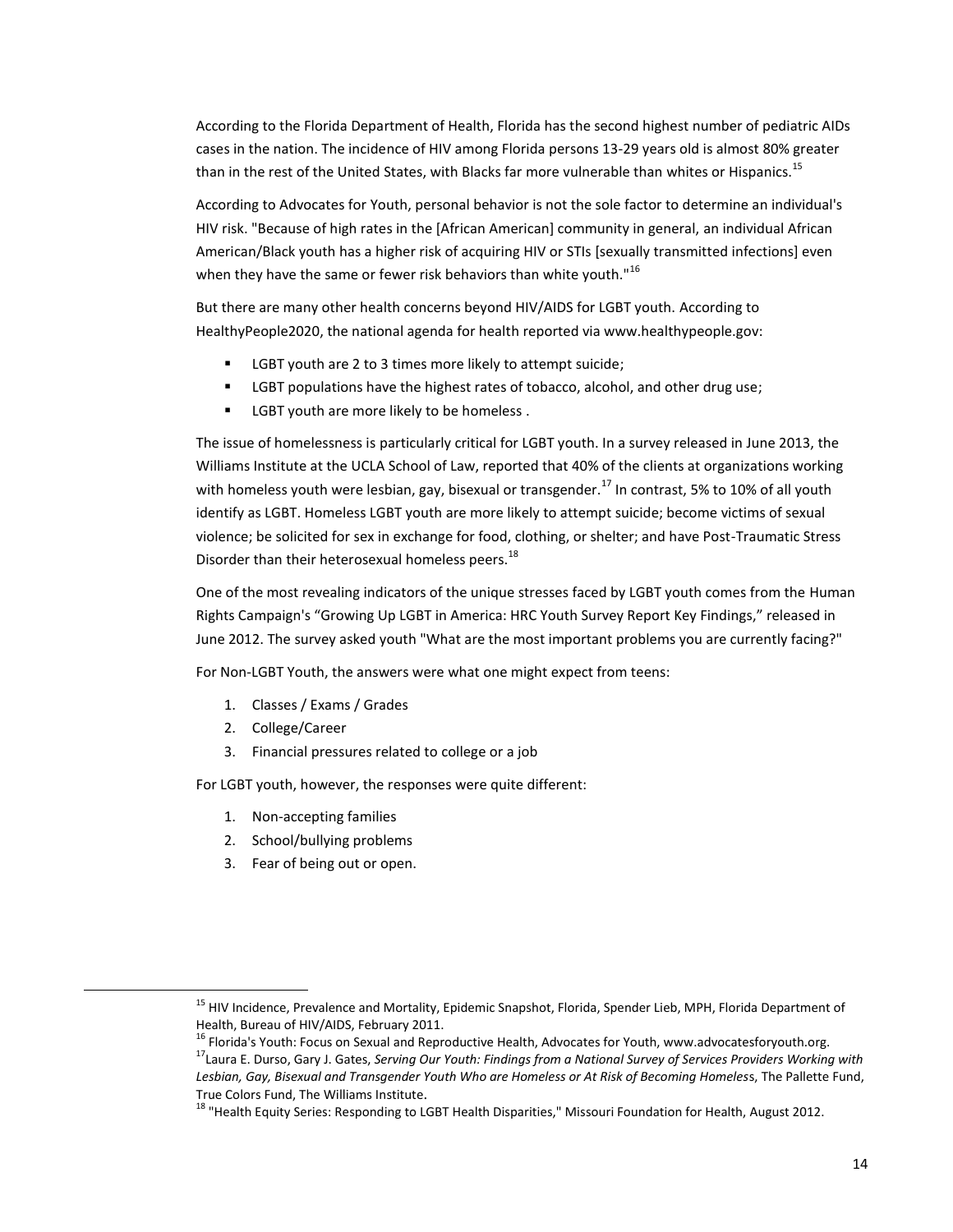## OUR COMMUNITY

In addition to area hospitals and private physicians, a few Northeast Florida organizations provide health resources for LGBT youth.

The Duval County Health Department provides education, counseling, testing and treatment for individuals with, or exposed to, a sexually transmitted disease. The department also provides clinical trials, on-site lab and x-ray exams, mental health and substance abuse counseling for HIV/AIDS patients and offers referrals for case management, dental care and pharmacy services.

For many young people, however, the Health Department can seem intimidating and too "public," said JASMYN CEO Watson. As an alternative, JASMYN offers an evening health clinic at the JASMYN house in cooperation with the Health Department twice a month. The JASMYN clinic offers screening for sexually transmitted infections and HIV. Watson said about 30% of the youth seen at the clinic test positive for STIs, and about 10% test positive for HIV, compared with 4% in the general population.

Under a federal grant received by Duval County Public Schools, JASMYN will receive support to expand these screenings during the next five years. (See EDUCATION/Our Community/Changes Ahead)

River Region Human Services Inc., and Planned Parenthood both offer HIV testing at several locations and will provide referrals for post-testing services. For these services, both organizations generally focus on clients age 18 and older.

Mental health services for LGBT youth are extremely limited. Mental Health America of Northeast Florida provides an 11-page listing of mental health resources in Jacksonville and the only reference to services for gay or lesbian individuals is in the listing for JASMYN.

JASMYN provides some crisis services, case management, peer and group support. In Florida, state law requires parental consent for those under age 18

## **UF CARES - HIV/AIDS CENTER**

The Jacksonville-based University of Florida Center for HIV/AIDS Research, Education and Service (UF CARES) is the only comprehensive pediatric and familyfocused HIV and AIDS program in Northeast Florida and South Georgia.

The Center provides primary, secondary and tertiary care for HIV-exposed and infected infants, children, adolescents, women and their families.

In addition to basic medical care, the center provides medical case management, pharmacy services, health education, nutrition and mental health counseling. There is a full-time psychologist and parttime psychiatrist and gynecologist who provide specialty services.

Support groups for adolescents are hosted monthly.

A multidisciplinary approach and strong collaborative network creates a one-stop program where patients receive majority of services in a single, coordinated visit from a team of adult and pediatric infectious disease physicians, advanced registered nurse practitioners, psychologist, nutritionist, educators, medical case managers, and support staff.

Source: UF Cares

seeking mental health services. Even for those youth over age 18, Watson said it is extremely difficult to find a mental health counsellor and to find the funding to pay for the counselling.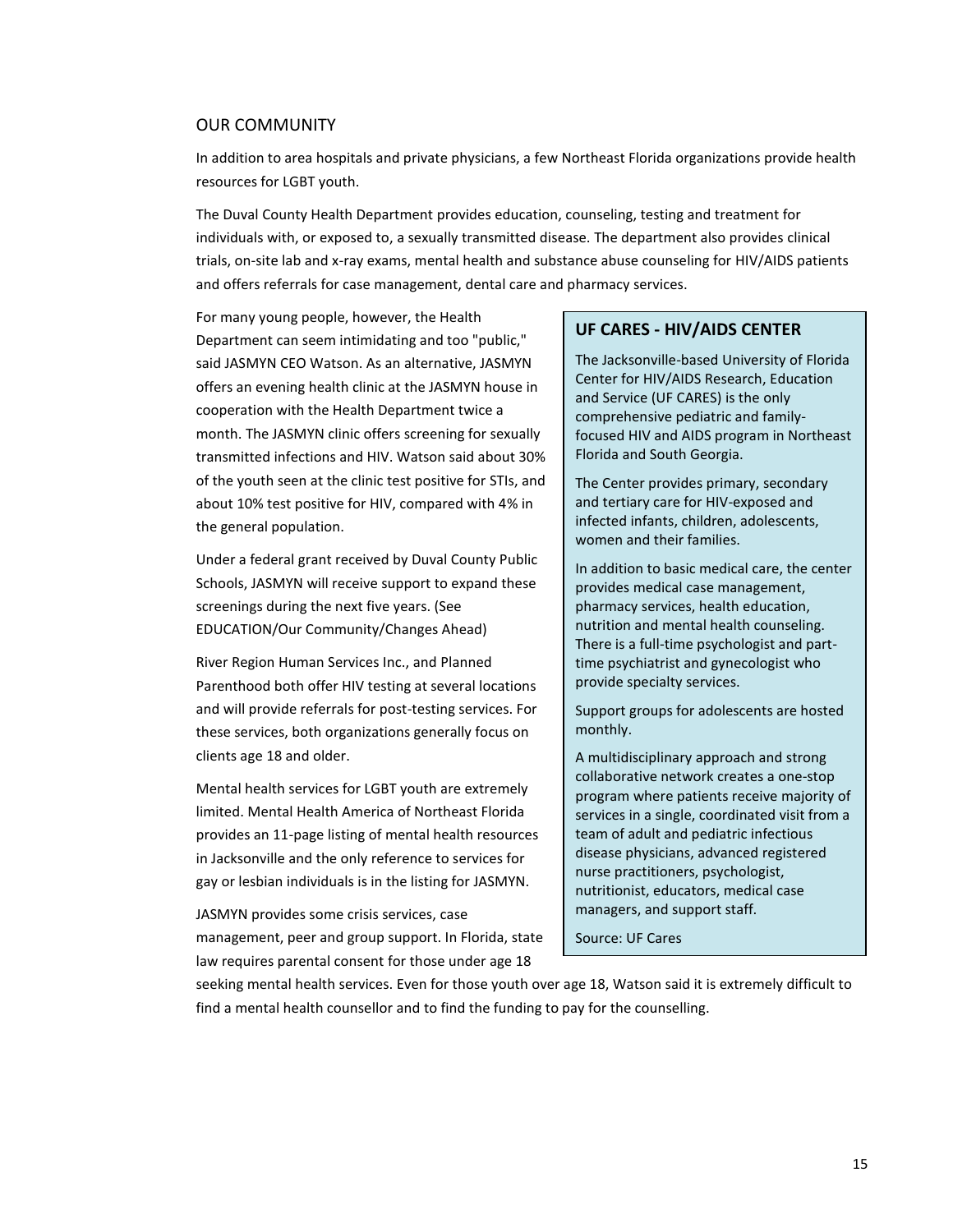For general health needs, the Gay and Lesbian Medical Association, a national network of health professionals and supporters who work to improve the health and wellbeing of LGBT people, lists four physicians in Jacksonville: one practicing obstetrics and gynecology, one providing family medicine and transgender support, one providing child and adolescent psychology (including transgender counselling) and one providing general dentistry.<sup>19</sup>

Watson noted that, to her knowledge, there are no public health services to address the unique needs of transgender youth in Jacksonville. JASMYN does not provide these services. In the absence of professional services, youth are tempted to use "street hormones," which are high risk and can lead to further health issues. "We need education around gender identity issues in the local medical community," she said.

It is worth noting that research suggests LGBT youth do not consider it a priority that their health care provider have the same sexual orientation. In fact, a survey conducted in 2009 showed that LGBT youth's concerns about health care providers and their personal health were more focused on quality, competence and access than on the physician's sexual orientation or gender identity.<sup>20</sup>

## **WHAT LGBT YOUTH WANT IN HEALTH CARE**

*(top-ranked responses in 2009 survey of 733 LGBT youth )*

## **The healthcare provider should:**

Be competent (i.e. has good medical skills); Be respectful to me; Be honest with me; Listen to me; Treat LGBT youth the same as other youth; Make me feel comfortable; Be nonjudgmental.

#### **The office/health center should :**

Be clean; Accept my insurance; Have friendly staff; Offer screening and treatment for STIs; Allow me to come without my parent/guardian; Offer HIV testing; Provide confidential care for minors.

## **Concerns or problems to discuss with provider:** Depression;

Medication side effects; STIs; HIV/AIDS; Preventive health care; STI treatment and transmission issues for partners; Suicidal feelings; Taking multiple medications; Nutrition; Safe sex; Family problems; Risky or unsafe sexual behavior.

Source: Journal of Adolescent Health

 $\overline{a}$ 

 $19$  Gay and Lesbian Medical Association, www.glma.org.

<sup>&</sup>lt;sup>20</sup> Healthcare Preferences of Lesbian, Gay, Bisexual, Transgender and Questioning Youth, Journal of Adolescent Health, 2009.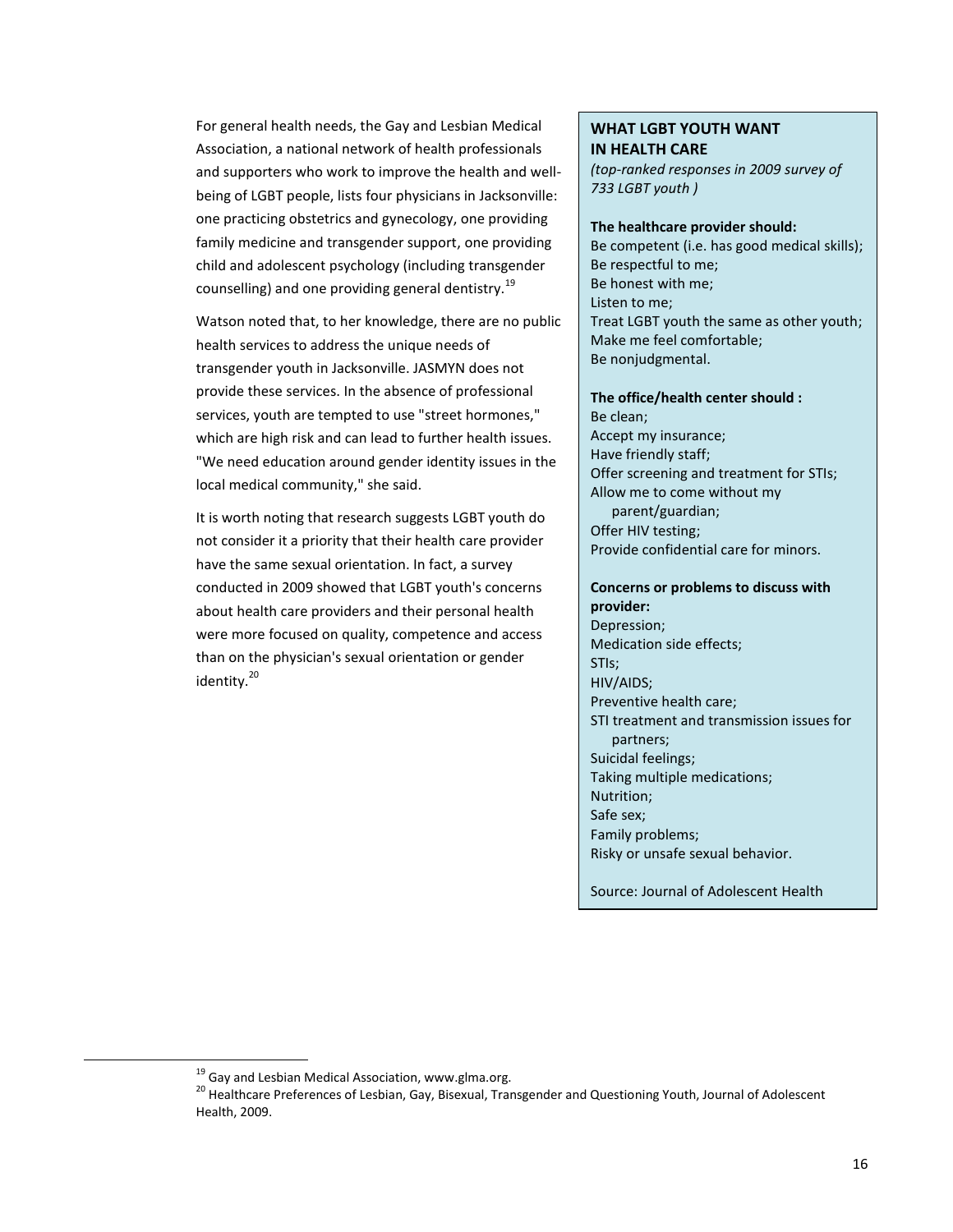# Home and Family

The challenges of school, the fear of bullying, the potential health issues -- these and the many other storms of LGBT youth are weathered much more easily when one is surrounded by a supportive family and network of friends.

"Families and caregivers have a major impact on their LGBT children's risk and well-being," notes Caitlin Ryan, Ph.D. A.C.S.W. in a recent report Helping Families Support Their Lesbian, Gay, Bisexual and Transgender (LGBT) Children.<sup>21</sup>

In recent years, the age at which LGBT individuals come out has dropped by a full decade. Today, youth typically identify as lesbian, gay or bisexual at about 13 years of age and come out to their families about a year later. $^{22}$ 

While many families are supportive of their LGBT children and advocate on their behalf, others may exhibit various levels of rejection, from blocking access to friends and excluding LGBT children from family events and activities to physical and verbal abuse and ejection from the home. "Many LGBT youth are placed in foster care or end up in juvenile detention or on the streets because of family conflict related to the LGBT identity. These factors increase their risk for abuse and serious physical and mental health problems."<sup>23</sup>

In its 2013 survey of homeless-youth-serving organizations, The Williams Institute found that 46% of LGBT youth who are homeless or at risk of being homeless experienced family rejection because of their sexual orientation or gender identity.<sup>24</sup>

LGBT teens who are rejected by their families tend to have more problems with drug use, are less likely to protect themselves from HIV or STIs, putting them at higher risk for HIV and AIDS. They also are:

- More than eight times as likely to have attempted suicide;
- Nearly six times as likely to report high levels of depression;
- More than three times as likely to use illegal drugs.<sup>25</sup>

They also are more likely to be homeless. Family rejection and isolation are associated with the increased risk of homelessness among LGBT youth. And homeless LGBT youth are disproportionately youth of color: Nationally, 44% of homeless LGBT youth are Black, and 26% are Hispanic. This disparity is even greater among transgender homeless youth (62% Black, 20% Hispanic).<sup>26</sup>

 $\overline{a}$ 

<sup>&</sup>lt;sup>21</sup> Ryan, C. (2009), Helping Families Support Their Lesbian, Gay, Bisexual and Transgender (LGBT) Children, National Center for Cultural Competence, Georgetown University Center for Child and Human Development.  $22$  Ibid.

 $23$  Ibid.

<sup>24</sup> Laura E. Durso, Gary J. Gates, *Serving Our Youth: Findings from a National Survey of Services Providers Working with Lesbian, Gay, Bisexual and Transgender Youth Who are Homeless or At Risk of Becoming Homeles*s, The Pallette Fund, True Colors Fund, The Williams Institute.

 $25$  Ibid.

<sup>26</sup> "Health Equity Series: Responding to LGBT Health Disparities," Missouri Foundation for Health, August 2012.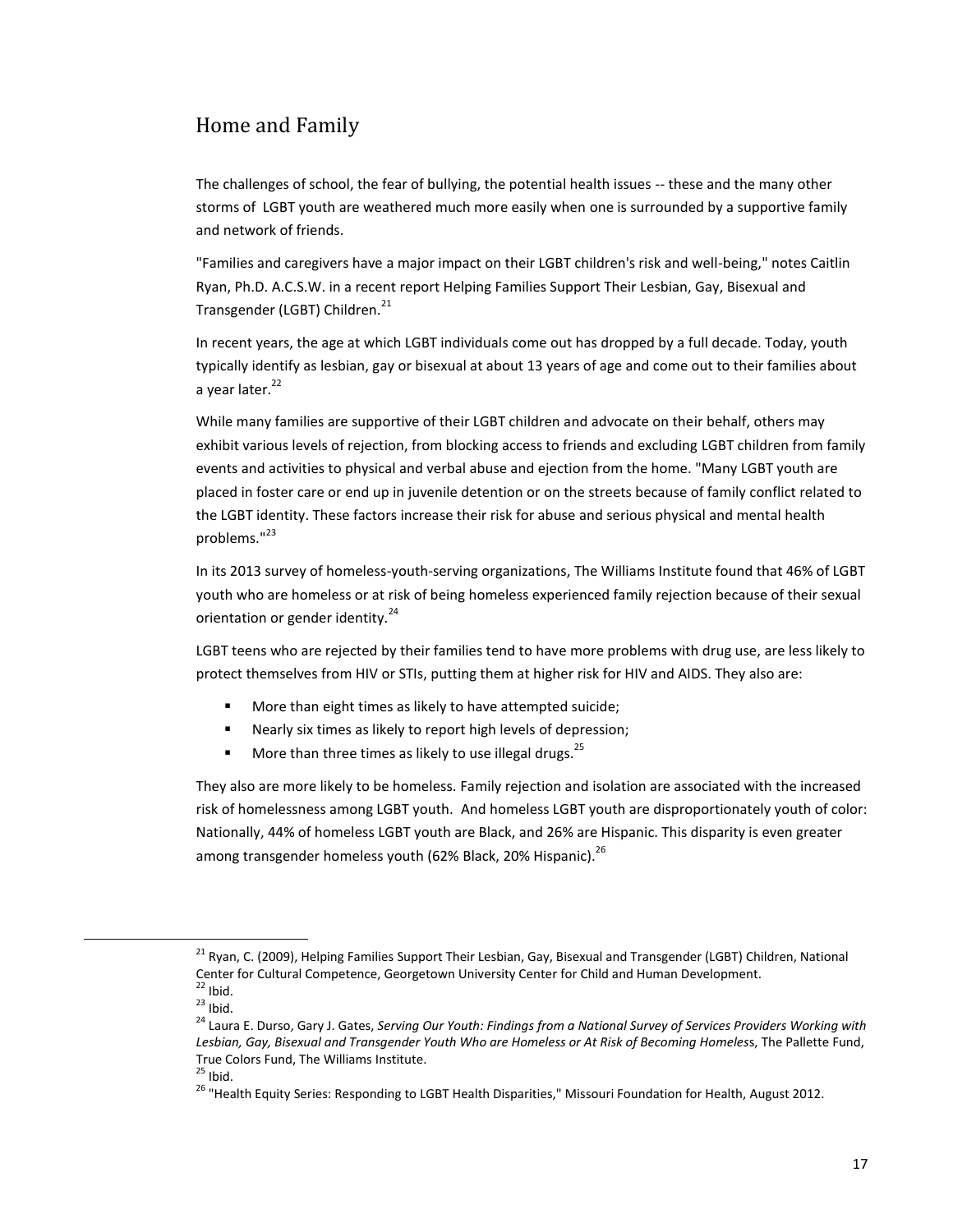## OUR COMMUNITY

Parents, families and friends of LGBT youth in greater Jacksonville can receive support and encouragement from PFLAG, the local chapter of Parents and Friends of Lesbians and Gays. Established in 1992, the local chapter of PFLAG provides information, referrals, resources and peer support, all with the goal of ensuring the well-being of LGBT individuals and their families. (PFLAG Jacksonville also provides scholarships for post-secondary education for LGBT students, the only PFLAG chapter in the state that does so. Since 1996, the Jacksonville chapter has awarded more than \$240,000 in scholarships.)

In cases where families are not supportive, and LGBT youth are lacking positive family or caregiver support, local options are limited.

For youth over age 18 who are homeless, the I.M. Sulzbacher Center can provide shelter, though the environment can be particularly intimidating to young people. Sulzbacher does not provide shelter for unaccompanied minors, however, and its health clinic generally serves only uninsured adults.

The Youth Crisis Center provides short-term, residential care for youth ages 10-17 who have been referred by law enforcement, other agencies or schools. Many youth have either run away or been locked out of their homes. Counselors work with youth and their families to address the immediate crisis and provide long-term solutions. YCC also operates Touchstone Village, which helps youth who are aging out of foster care transition to adult independence.

JASMYN, using funds provided by the Emergency Services and Homeless Coalition, sometimes provides temporary shelter for youth in hotels.

Other local organizations, such as Daniel, Children's Home Society and others, provide assistance for youth who are victims of abuse or suffering from mental or emotional distress. While some of these youth may identify as LGBT, the services are not targeted to that population.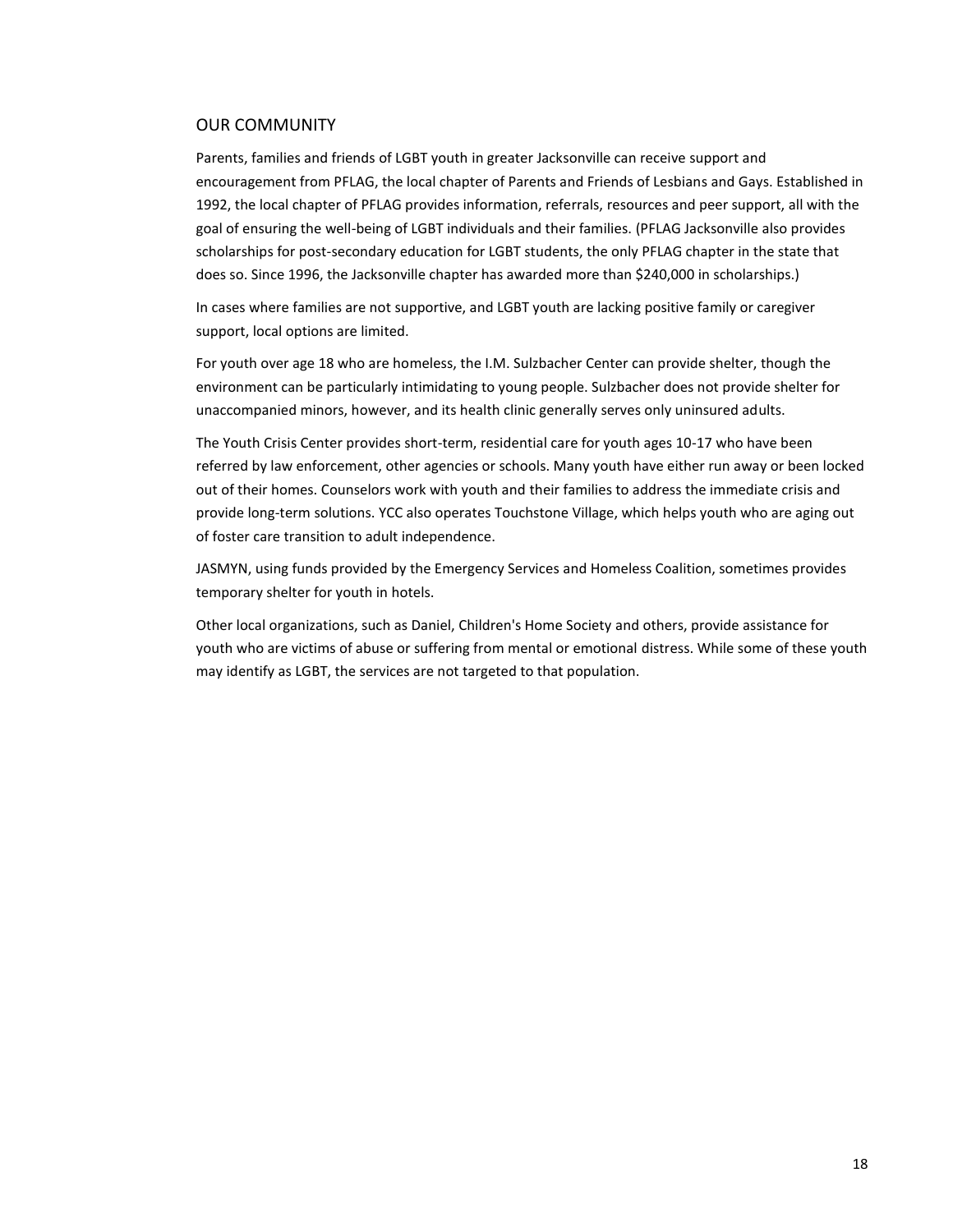# Opportunities for Philanthropic Support

At the outset of every philanthropic endeavor, there are two fundamental questions to be answered:

What do we wish to see happen? This could be anything from large-scale systemic change to maintaining the status quo.

Who is most likely to make that happen? What individual, organization or group is best equipped to accomplish the goal?

As we consider philanthropic support for LGBT youth in greater Jacksonville, the first question is relatively easy to answer. There are an array of services and resources that could be sustained and a host of other resources and services that could be augmented and/or added.

The second question is more vexing.

Aside from JASMYN, there is no organized nonprofit entity that focuses on LGBT youth in greater Jacksonville. And while JASMYN has played a central role in the LGBT community for more than a decade, it cannot be all things to the community.

Among the many nonprofit youth-serving organizations in Jacksonville there is widely varying awareness and sensitivity to the needs of LGBT youth. If these nonprofits are to play a role in meeting the needs of LGBT youth, many will require development of the appropriate cultural competencies<sup>27</sup>.

Finally, many of the challenges confronting LGBT youth may be best addressed by entities other than nonprofits -- the public school system, for example, or the health care community.

The challenge for philanthropy in this case is to consider both the type of activity to be funded and the capacity of the community and its organizations and institutions to accomplish the goal.

## CAPACITY BUILDING

 $\overline{a}$ 

JASMYN was established in 1994 with the goal of building a safe space for lesbian, gay, bisexual, transgender and questioning youth, ages 13-23, by nurturing their health and well-being and enhancing their pride and self-esteem. Today, the organization serves 300-400 youth a year at its headquarters in the Riverside neighborhood. As the community contemplates building out the capacity of many organizations to serve LGBT youth, there must be thoughtful consideration about the role of JASMYN. What are its strengths and how can it build on them? What activities and knowledge does it need to share with others in the youth-serving community? And what activities are best left to others? JASMYN currently is in the midst of strategic planning work that aims to help the organization wrestle with and answer these questions.

<sup>&</sup>lt;sup>27</sup> According to Advocates for Youth: "Cultural competence acknowledges and responds to the unique worldviews of different people and communities. The way an individual views the world comes from her/his life experiences, many of which are shared by others within the same culture. To understand the individual, one must understand these experiences. Besides recognizing cultural patterns of behavior, the culturally competent person must also acknowledge the social inequities faced by others."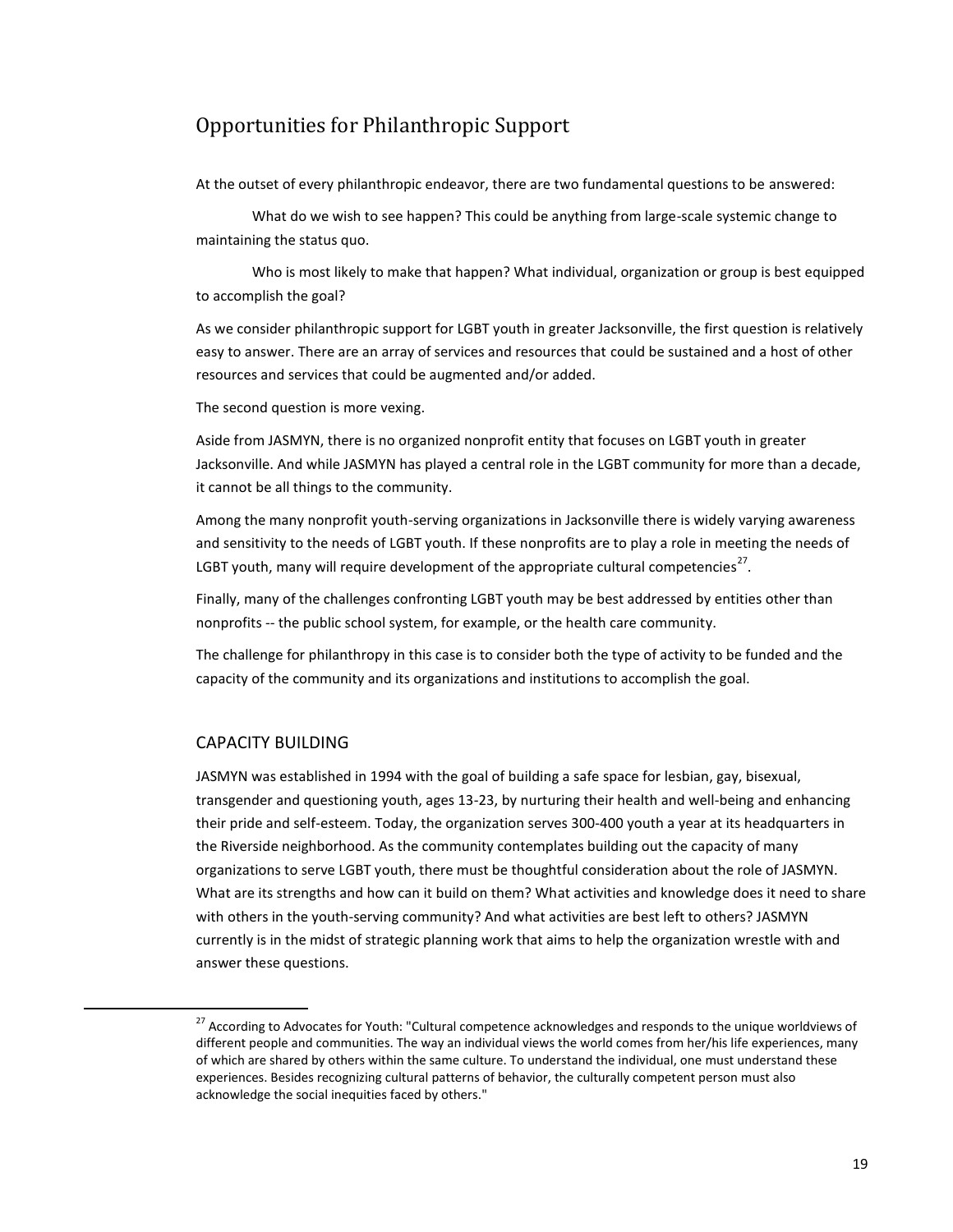Beyond JASMYN, Jacksonville needs to build the capacity and competency of the local medical community, public school system and nonprofit community if it is to fully address the needs to LGBT youth. (The faith community also can be an important resource for youth and will be addressed in a subsequent report.)

There are a number of networks that potentially provide access to these sectors: the Duval County Medical Society, the Jacksonville Kids Coalition, the Jacksonville Children's Commission, the Nonprofit Center of Northeast Florida

While JASMYN has offered cultural competency training to organizations locally, there also are a number of national organizations that provide such services. And we know that Elder Source has had some success building the cultural competency of elder-serving organizations in the region. (See Assessing Resources Benefitting the LGBT Community in Greater Jacksonville / Services for Elders.)

The task is to identify the desired training resources and the appropriate network, build relationships of trust and support, deliver training and providing followup supports.

In some respects, Elder Source may serve as a model for the youth serving community: Elder Source provides cultural competency training for elderserving organizations and has developed criteria that determine whether an elder-serving organization is "LGBT-friendly." This enables Elder Source to be confident in referring LGBT clients to organizations and service-providers who will be most welcoming.

A similar model might be established among youthserving organizations, enabling providers, educators,

## **A COMMUNITY COALITION**

In southern Michigan[, Calhoun County](http://www.ppscm3ci.org/)  [Coalition for Inclusion \(3Ci\)](http://www.ppscm3ci.org/) brings together an array of community players who want to create a welcoming, inclusive and affirming community for LGBT youth. Led by Planned Parenthood Mid and South Michigan, 3Ci includes churches, mental health professionals, educators, social service agencies and other community members in the effort.

3Ci started in 2008 and, in its first year, 35 active partners and hundreds more on an email listserv. 3Ci held Calhoun County's first Day of Silence/Break the Silence event in April 2008 and the first-ever Peace Prom in October 2008. These two events signified a new movement in the community to provide safe spaces.

3Ci's strategy is three-fold:

The Faith Action Team engages communities to discuss their roles in supporting LGBT youth;

The Service Referral Team maintains an efficient and culturally sensitive support and referral system specific to the needs of LGBT people.

The Youth Action Team works to support Gay Straight Alliances in schools and work with schools about ensuring safe spaces for everyone.

Source: Planned Parenthood Mid and South Michigan

health care professionals, counselors and others to connect LGBT youth with services that are welcoming and competent.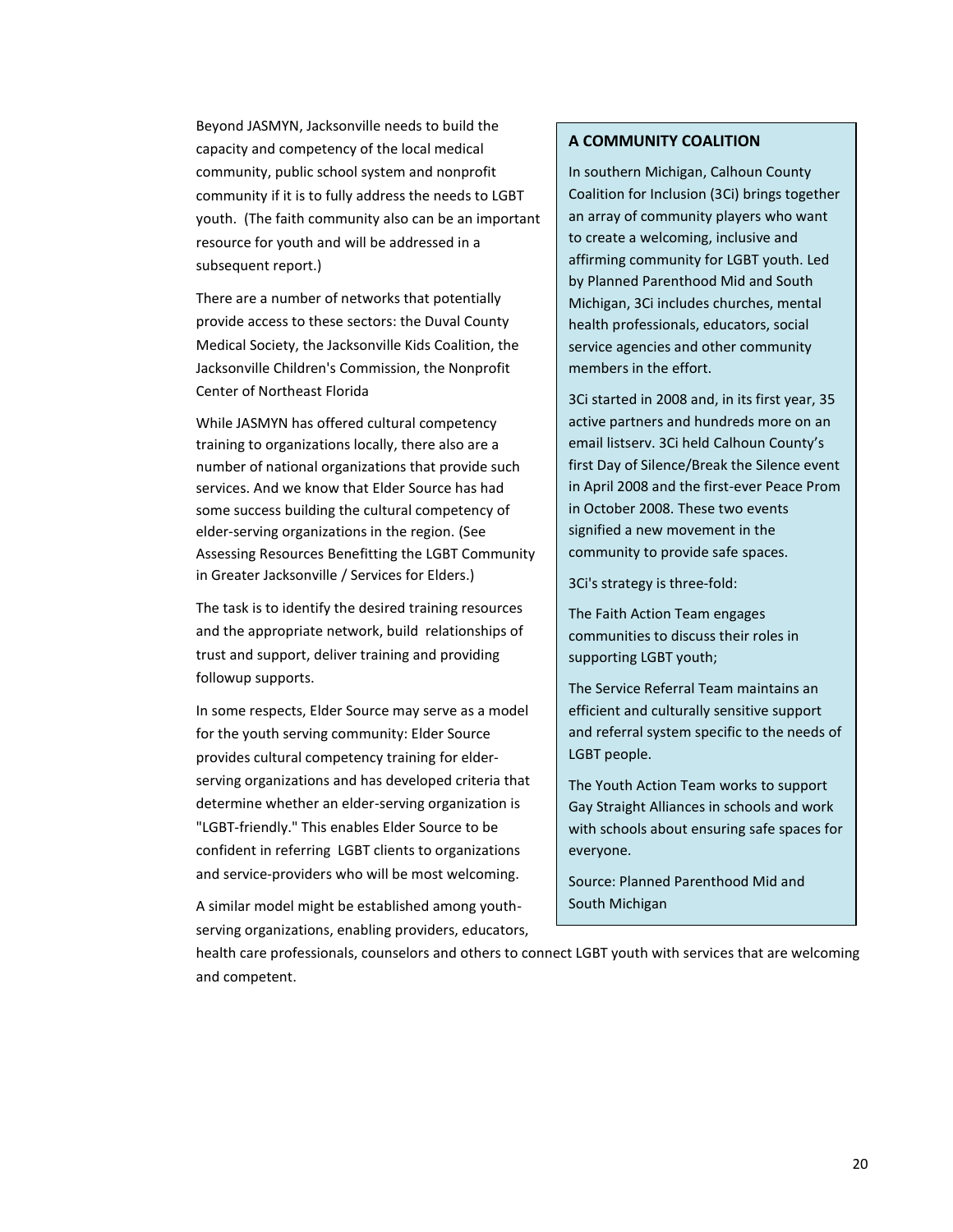## SERVICES & SUPPORTS

In the three realms addressed in this report --school, health care and home and family -- LGBT youth have clear and specific needs.

All middle and high schools students should have access to a Gay-Straight Alliance that provides a safe place, social network and leadership development opportunities. As the network of GSAs grows, there are great opportunities for broad-scale community engagement and advocacy that will benefit not only the youth involved but the broader community as well.

Philanthropy can encourage the establishment and support of GSAs by supporting those organizations, such as JASMYN, that provide the cultural competency training to educators and help school systems create an environment in which GSAs can flourish. Experience has shown that the presence of those nonprofit entities that effectively partner with public school systems is critical as a conduit for philanthropic investment. In most cases, public institution bureaucracy and regulation create high hurdles for philanthropic investments -- a further argument for building the capacity of LGBT-focused nonprofits

Jacksonville may need to expand the resources and opportunities for LGBT youth to receive basic health

#### **PHILANTHROPIC STRATEGIES**

In 2007, the ADAM funding collaborative worked with Funders for LGBTQ Issues to launch a matching grants program designed to support and serve LGBTQ youth. In 2011, the group published lessons learned from the experience. Important lessons included:

- Use youth to advise the grantmaking. That does not mean adding a few youth to an adult committee but creating, educating and empowering a committee of youth to guide the grantmaking.
- Use matching grants. Their capacity to leverage additional dollars *and* engage more people is substantial.
- Make small grants. Small grants with a matching component redistribute power and ownership and can enhance sustainability. $1$

screenings and care. Jacksonville should find ways to meet the mental health needs of LGBT youth and broaden awareness of available resources.

LGBT youth and their families need to know what resources are available, both locally and nationally. And LGBT youth in crisis need to know where they can go to receive shelter and assistance if they find themselves in need.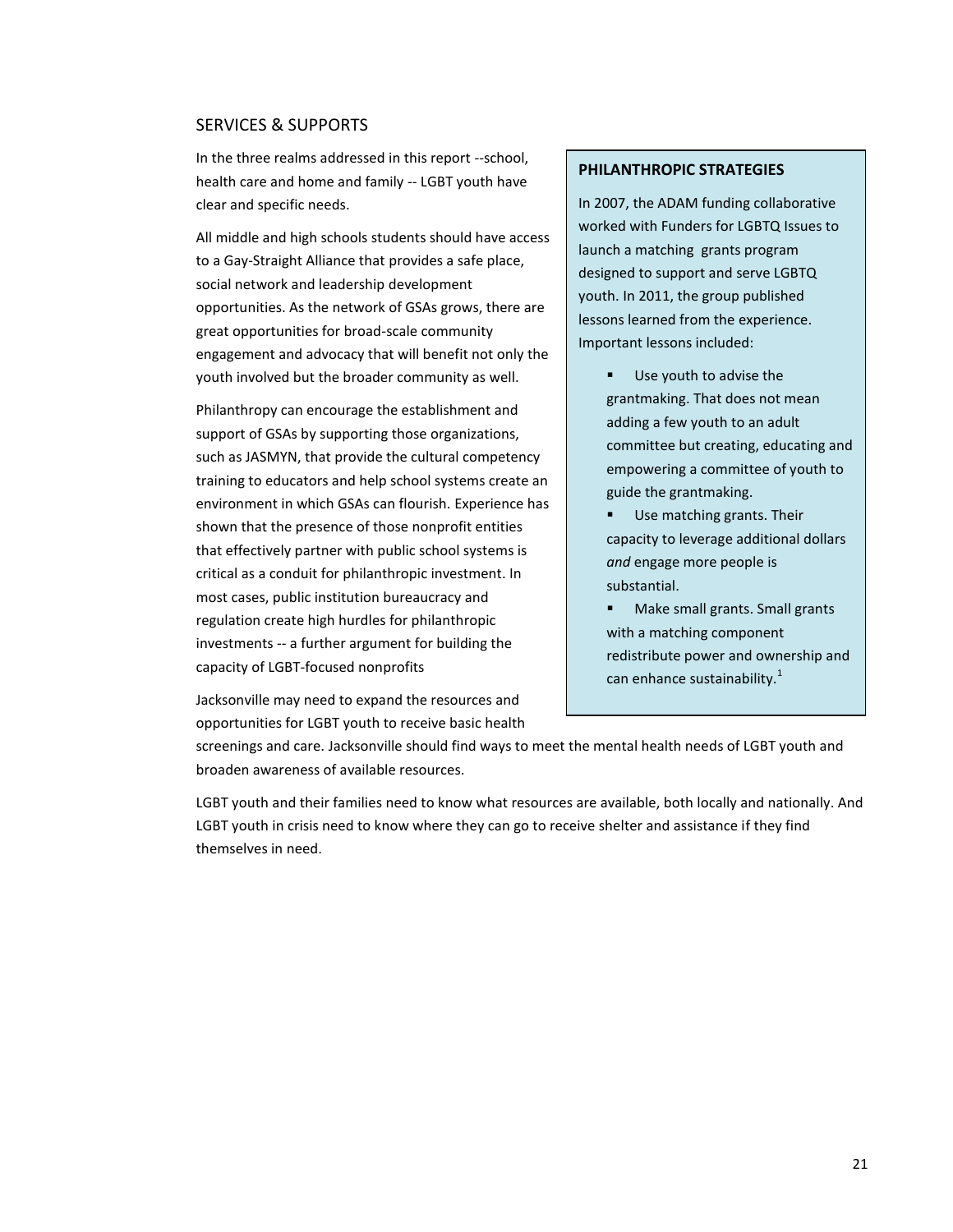# LGBT-Led Families

While it is not uncommon for communities to address the needs of the straight family with an LGBT child or member, it is less common for communities to focus on the needs of LGBT-led families -- those households headed by an LGBT individual that include other family members, most typically children.

These families have many of the same needs as straight families, but with the overlay of concerns about LGBT acceptance, understanding and support.

## HOW MANY HOUSEHOLDS?

While local data on LGBT-led households is not readily available, a review of various reports provides some insight.

- The U.S. Census reports that between 2010-2012, Duval County had 8,366 households identified as "family" households in which there were two unmarried partners; sexual orientation is not specified.
- The Census Bureau also reports that in 2010 between 1.7% and 4% of all Florida households were same-sex households; at that rate between 5,800-13,200 households in Duval County would be same-sex households.
- The Census reports that in the nation, 18.1% of same-sex households have children present, with children more likely to be present in female-female households ( 24%) than male-male (11%) households. That would suggest than between 1,000-2,500 same-sex households in Duval County have children present.

## **LGBT PARENTING IN THE U.S.**

Highlights from a 2013 study by The Williams Institute, UCLA School of Law:

- An estimated 3 million LGBT Americans have had a child and as many as 6 million American children and adults have an LGBT parent.
- Among those under age 50 who are living alone or with a spouse or partner, nearly half of LGBT women (48%) are raising a child under age 18 along with a fifth of LGBT men (20%).
- Same-sex couples raising children are four times more likely than their different-sex counterparts to be raising an adopted child; same-sex couples are six times more likely than their different-sex counterparts to be raising foster children.
- Same-sex couple parents and their children are more likely to be racial and ethnic minorities.
- LGBT individuals and same-sex couples raising children evidence some economic disadvantage: Single LGBT adults raising children are three times more likely than comparable non-LGBT individuals to report household incomes near the poverty threshold; the median annual household income of same-sex couples with children under age 18 in the home is lower than comparable different-sex couples (\$63,900 versus \$74,000, respectively).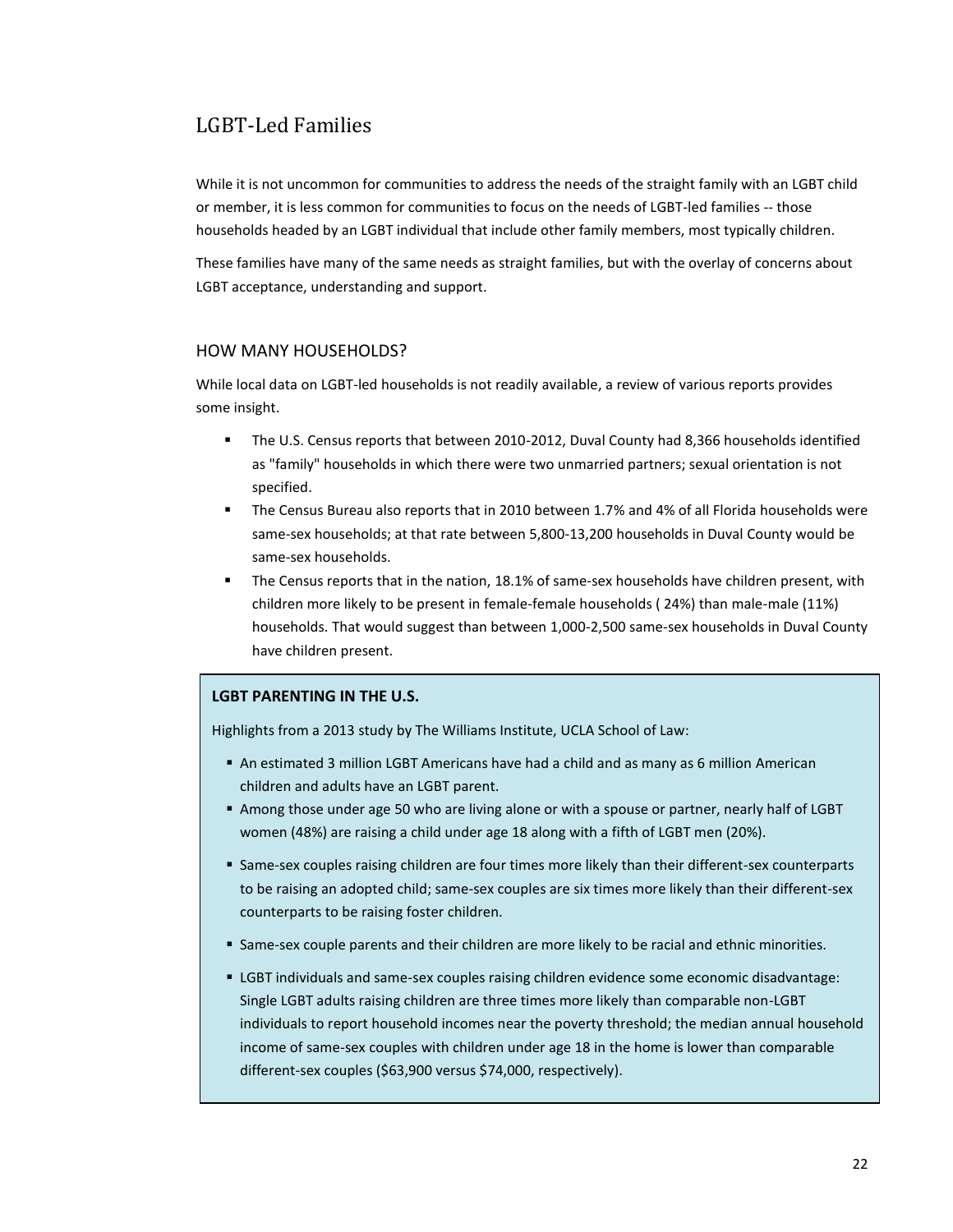### OUR COMMUNITY

There are no known formal organizations locally that focus on providing support to LGBT-led families.

In May 2013, Jacksonville LGBT Families was established on the social media site MeetUp. Organizers said they were "creating this group to be able to connect with other LGBT families with children in the Jacksonville, FL area." Currently with 39 members, the site serves as a bulletin board for various social events occurring across Jacksonville. It also is a gateway for newcomers to Jacksonville to connect with the LGBT community.

"Hi! My family is planning to relocate to Jacksonville this summer. We are looking forward to meeting new people and making friends," wrote Alicia on April 30, 2014.

In March, Nicole wrote: "Hello, my name is Nicole. My partner (Colleen) and I have two children, Walker 6 and Etta 2. We are moving to the Jacksonville area in March."

The site allows discussion on specific topics and connection with other community organizations. But its greatest value is in building the network.

## RESOURCES IN OTHER COMMUNITIES

The importance of networking for LGBT-led families is evident across communities. Rainbow Families & Friends - The Villages, for instance, connects LGBT residents of The Villages communities in Central Florida for social and recreational activities. Rainbow Families DC similarly provides networking and social opportunities for its members.

But some organizations go beyond networking. Rainbow Families DC, for instance, offers an eight-week class for LGBT prospective parents, as well as adoption support groups and donor insemination support groups.

In Los Angeles, the LA Gay & Lesbian Center provides a full range of services for the LGBT community, from health to legal services and arts & culture programming. Its Parents & Family Services unit provides social events, training, learning opportunities and a library, advocacy and social justice supports and neighborhood and family networks. From hosting a Rainbow Family Camp to Project Fatherhood for GBTQ fathers, the Center touches on the full range of needs of LGBT-led families.

"We help families with lesbian, gay, bisexual and transgender parents build strong, vibrant communities," according to the Center. "Your children can meet others with experiences like their own while you create a support system among a diverse group of LGBT parents."

Closer to home, the 32-year-old Gay, Lesbian, Bisexual, Transgender Community Center of Central Florida – The Center – now hosts the Orlando Gay Parents group, which seeks to:

- **•** Offer our kids the opportunity to get to know children from similar families;
- Exchange insight and advice from personal experiences in various situations such as adoption and other legal procedures, pregnancy, and child-rearing;
- Provide a social atmosphere for non-traditional families to get together and have fun.